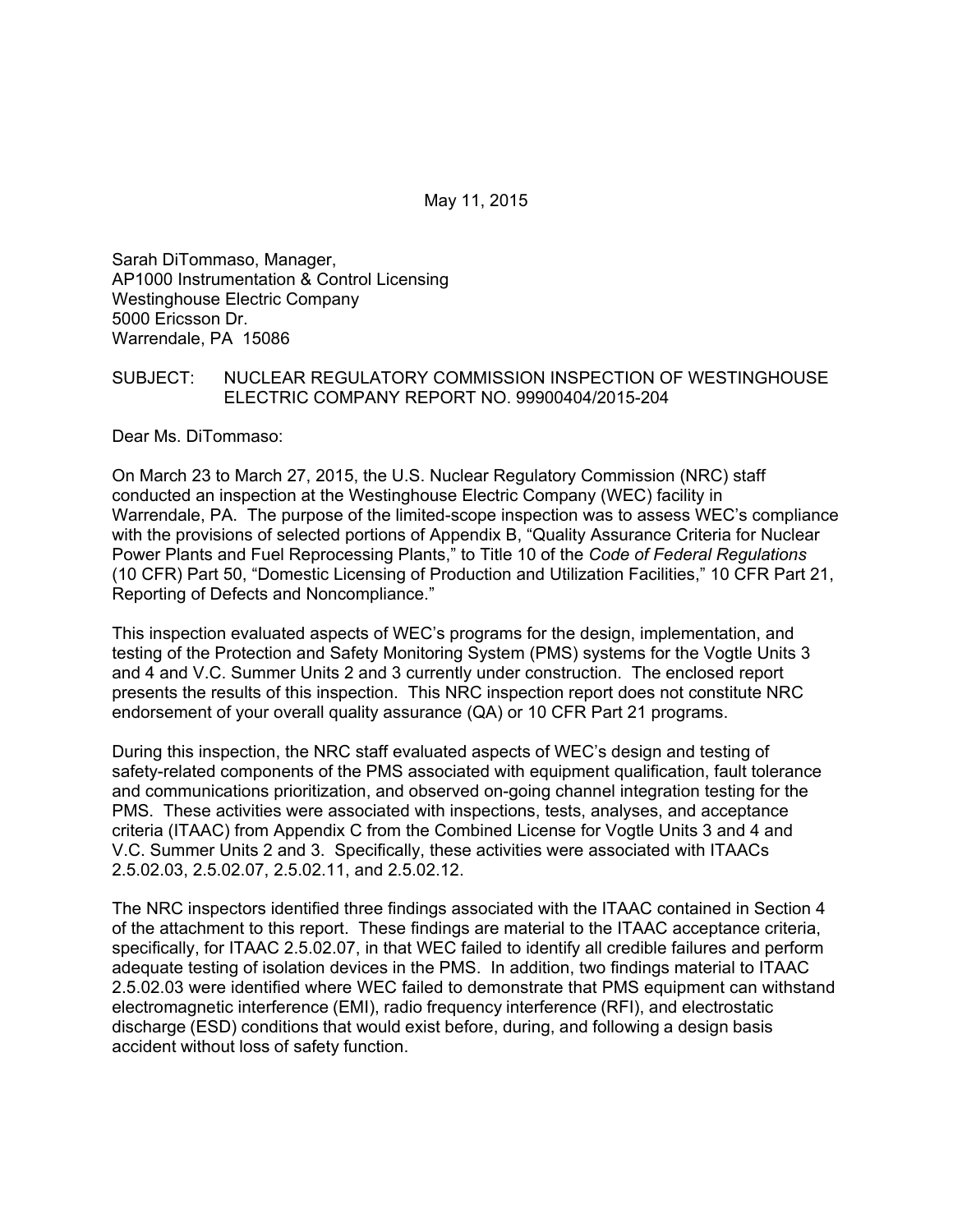#### S. DiTommaso  $-2$  -

Please provide a written statement or explanation within 30 days from the date of this letter in accordance with the instructions specified in the enclosed Notice of Nonconformance (NON). We will consider extending the response time if you show good cause for us to do so.

In accordance with 10 CFR 2.390, "Public Inspections, Exemptions, Requests for Withholding," of the NRC's Rules of Practice, a copy of this letter, its enclosures, and your response will be made available electronically for public inspection in the NRC Public Document Room or from the NRC's document system, Agencywide Documents Access and Management System, which is accessible from the NRC Web site at http://www.nrc.gov/readingrm/adams.html. To the extent possible, your response should not include any personal privacy, proprietary, or safeguards information so that it can be made available to the public without redaction. If personal privacy or proprietary information is necessary to provide an acceptable response, then please provide a bracketed copy of your response that identifies the information that should be protected and a redacted copy of your response that deletes such information. If you request that such material is withheld from public disclosure, you must specifically identify the portions of your response that you seek to have withheld and provide in detail the bases for your claim (e.g., explain why the disclosure of information will create an unwarranted invasion of personal privacy or provide the information required by 10 CFR 2.390(b) to support a request for withholding confidential commercial or financial information). If safeguards information is necessary to provide an acceptable response, please provide the level of protection described in 10 CFR 73.21, "Protection of Safeguards Information: Performance Requirements."

Sincerely,

#### */RA/*

Richard A. Rasmussen, Chief Electrical Vendor Inspection Branch Division of Construction Inspection and Operational Programs Office of New Reactors

Docket No.: 99900404

Enclosures:

- 1. Notice of Nonconformance
- 2. Inspection Report No. 99900404/2015-204 and Attachment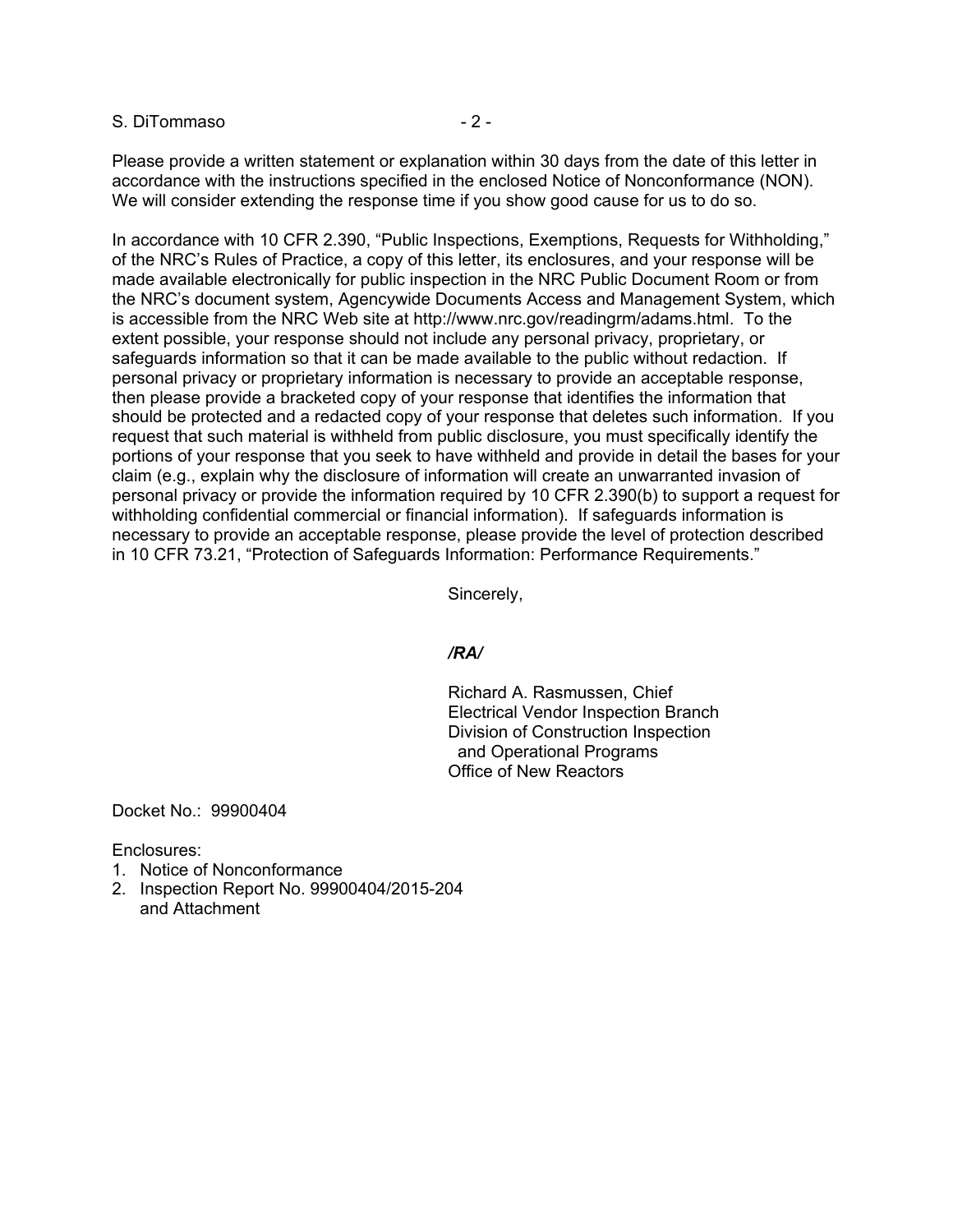Please provide a written statement or explanation within 30 days from the date of this letter in accordance with the instructions specified in the enclosed Notice of Nonconformance (NON). We will consider extending the response time if you show good cause for us to do so.

In accordance with 10 CFR 2.390, "Public Inspections, Exemptions, Requests for Withholding," of the NRC's Rules of Practice, a copy of this letter, its enclosures, and your response will be made available electronically for public inspection in the NRC Public Document Room or from the NRC's document system, Agencywide Documents Access and Management System, which is accessible from the NRC Web site at http://www.nrc.gov/readingrm/adams.html. To the extent possible, your response should not include any personal privacy, proprietary, or safeguards information so that it can be made available to the public without redaction. If personal privacy or proprietary information is necessary to provide an acceptable response, then please provide a bracketed copy of your response that identifies the information that should be protected and a redacted copy of your response that deletes such information. If you request that such material is withheld from public disclosure, you must specifically identify the portions of your response that you seek to have withheld and provide in detail the bases for your claim (e.g., explain why the disclosure of information will create an unwarranted invasion of personal privacy or provide the information required by 10 CFR 2.390(b) to support a request for withholding confidential commercial or financial information). If safeguards information is necessary to provide an acceptable response, please provide the level of protection described in 10 CFR 73.21, "Protection of Safeguards Information: Performance Requirements."

Sincerely,

# */RA/*

Richard A. Rasmussen, Chief Electrical Vendor Inspection Branch Division of Construction Inspection and Operational Programs Office of New Reactors

## Docket No.: 99900404

## Enclosures:

- 1. Notice of Nonconformance
- 2. Inspection Report No. 99900404/2015-204 and Attachment

#### DISTRIBUTION:

See next page.

|               | ADAMS Accession No.: ML15113B277 |                      | *via email    |             | NRO-002       |
|---------------|----------------------------------|----------------------|---------------|-------------|---------------|
| <b>OFFICE</b> | NRO/DCIP/FVIB                    | RII                  | RII           | RII         | NRO/DCIP/FVIB |
| <b>NAME</b>   | GGalletti                        | PBraxton*            | AMatos*       | RMathisIII* | PNatividad*   |
| <b>DATE</b>   | 04/23/2015                       | 04/27/2015           | 05/05/2015    | 04/22/2015  | 04/22/2015    |
| <b>OFFICE</b> | NRO/DCIP/EVIB                    | RII                  | NRO/DCIP/IGCB | NRO/DCIP    | NRO/DCIP/EVIB |
| <b>NAME</b>   | <b>SSmith</b>                    | TFanelli*\LCastelli* | BAnderson     | TFrve       | RRasmussen    |
| <b>DATE</b>   | 04/30/2015                       | 04/23/2015           | 04/27/2015    | 05/06/2015  | 05/11/2015    |

**OFFICIAL RECORD COPY**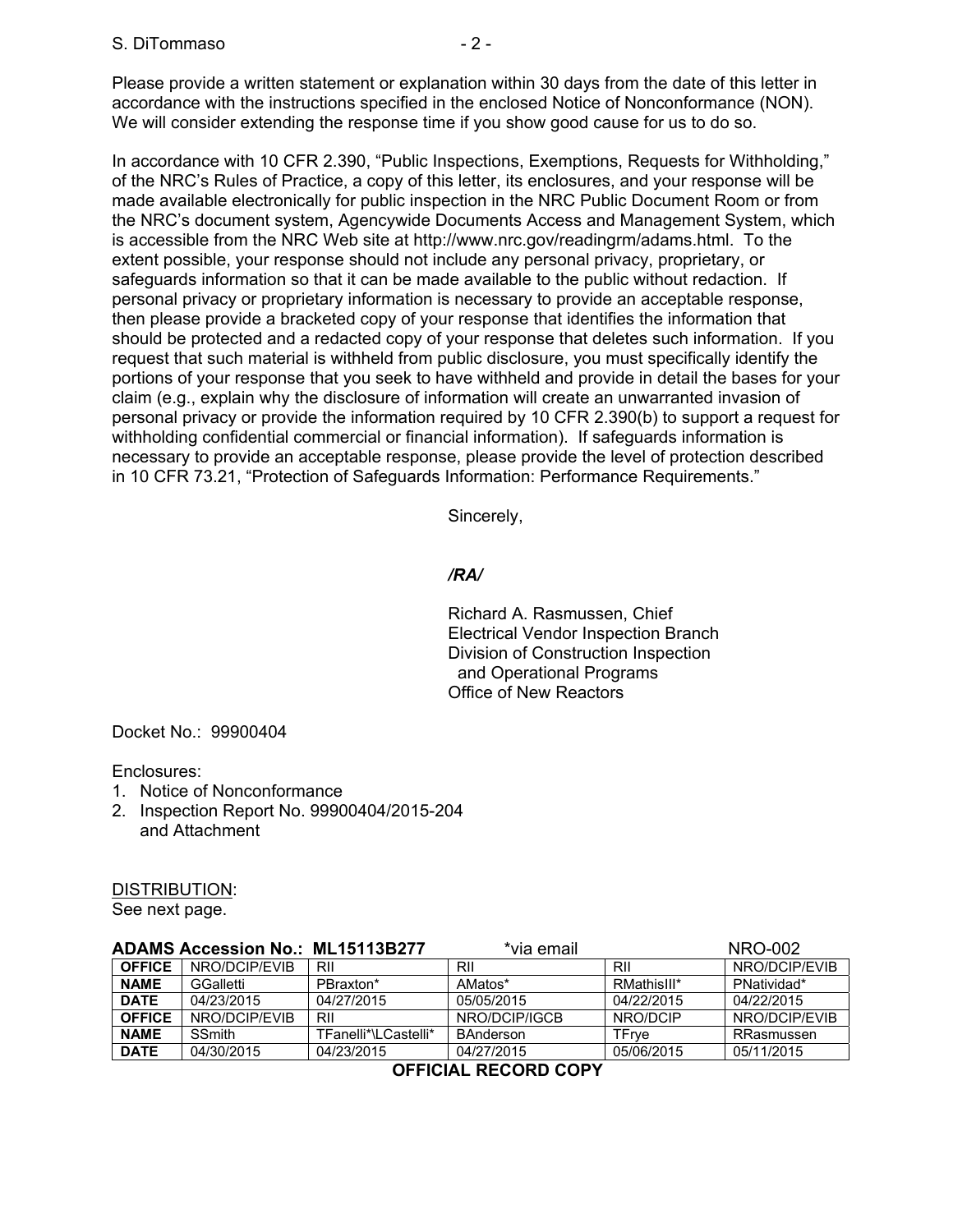Letter to Sarah DiTommaso from Richard Rasmussen dated May 11, 2015.

SUBJECT: NUCLEAR REGULATORY COMMISSION INSPECTION OF WESTINGHOUSE ELECTRIC COMPANY REPORT NO. 99900404/2015-204

DISTRIBUTION: ASakadales ERoach KKavanagh AP1000 Distribution NRO\_DCIP\_Distribution ditomms@westinghouse.com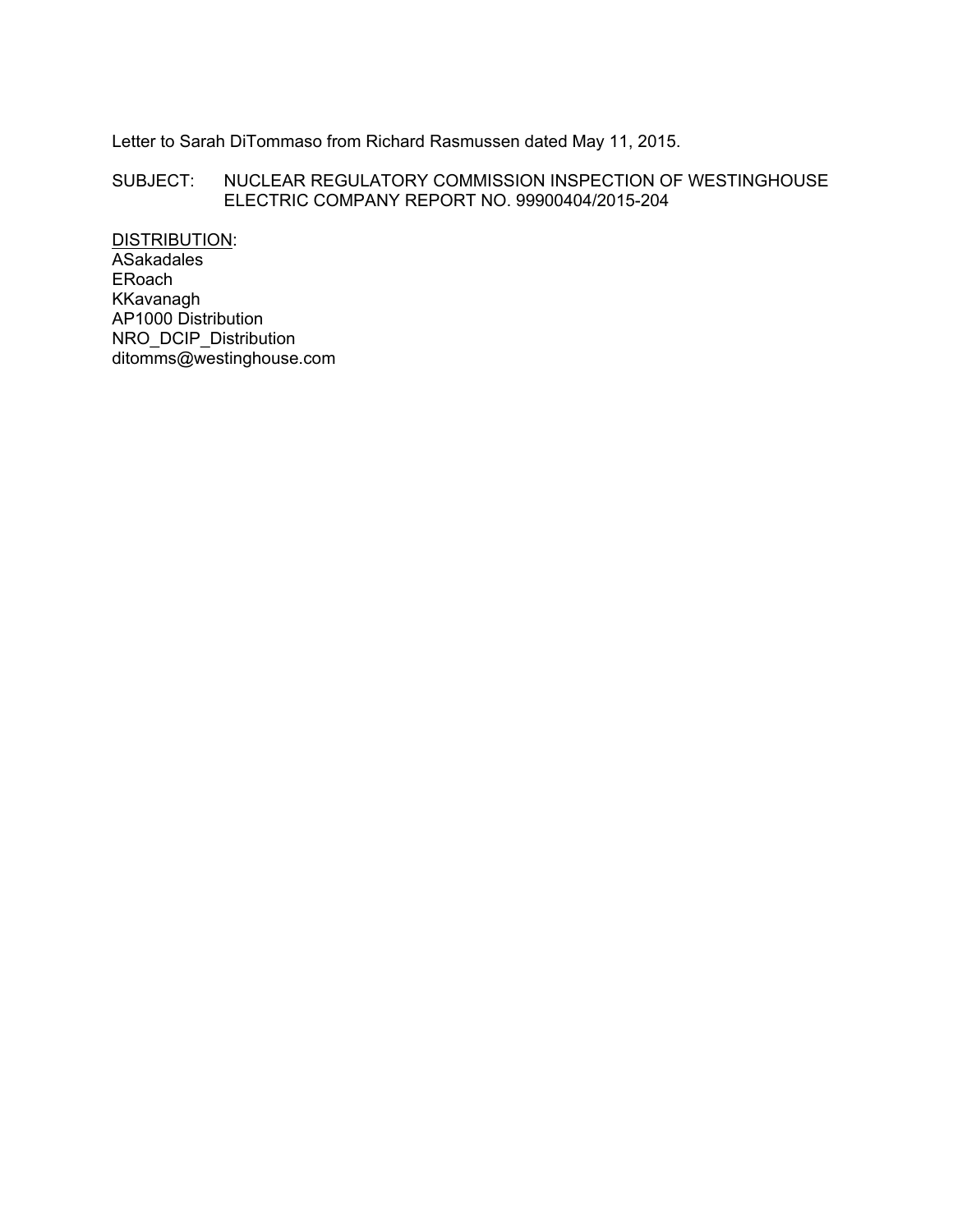#### **NOTICE OF NONCONFORMANCE**

Westinghouse Electric Company Docket No 99900404 5000 Ericsson Dr. Report No. 2015-204 Warrendale, PA 15086

Based on the results of a Nuclear Regulatory Commission (NRC) inspection conducted at the Westinghouse Electric Company LLC (WEC) facility in Warrendale, PA, on March 23-27, 2015, NRC inspectors determined that certain activities were not conducted in accordance with NRC requirements contractually imposed upon WEC by NRC licensees:

A. Criterion III, "Design Control," of Appendix B to Title 10 of the *Code of Federal Regulations*, (10 CFR) Part 50 states, in part, that where a test program is used to verify the adequacy of a specific design feature in lieu of other verifying or checking processes, it shall include suitable qualifications testing of a prototype unit under the most adverse design conditions.

Title 10 CFR 50.55a "Codes and Standards", Section (h)(3) "Protection and Safety Systems" states, in part, that applications for design approvals, design certifications, and combined licenses under Part 52 of Title 10, must meet the requirements for safety systems in Institute of Electrical and Electronics Engineers (IEEE) Std. 603-1991. Additionally, the AP1000 design control document commits to IEEE 384-1981, "IEEE Standard Criteria for Independence of Class 1E Equipment and Circuits," in order to comply with 10 CFR 50.55(h) and IEEE Std. 603-1991.

Contrary to the above, WEC failed to include suitable qualification testing of a prototype unit under the most adverse design conditions as required above. Specifically, IEEE 384-1981, states in part, that the capability of the device to perform its isolation function shall be demonstrated by qualification test. The qualification shall consider the levels and duration of the fault currents on the non-Class 1E side. However, WEC failed to determine the maximum current transients in the design of the system or demonstrate by qualification test that the maximum levels and duration of the credible short-circuit currents applied to the isolation device's non-Class 1E side would not degrade the operation of the circuit connected to Class 1E side of the device.

This issue has been identified as Nonconformance 99900404/2015-204-01.

B. Criterion III, "Design Control," of Appendix B to 10 CFR Part 50 states, in part, that, "measures shall also be established for the selection and review for suitability of application of materials, parts, equipment, and processes that are essential to the safety-related functions of the structures, systems and components."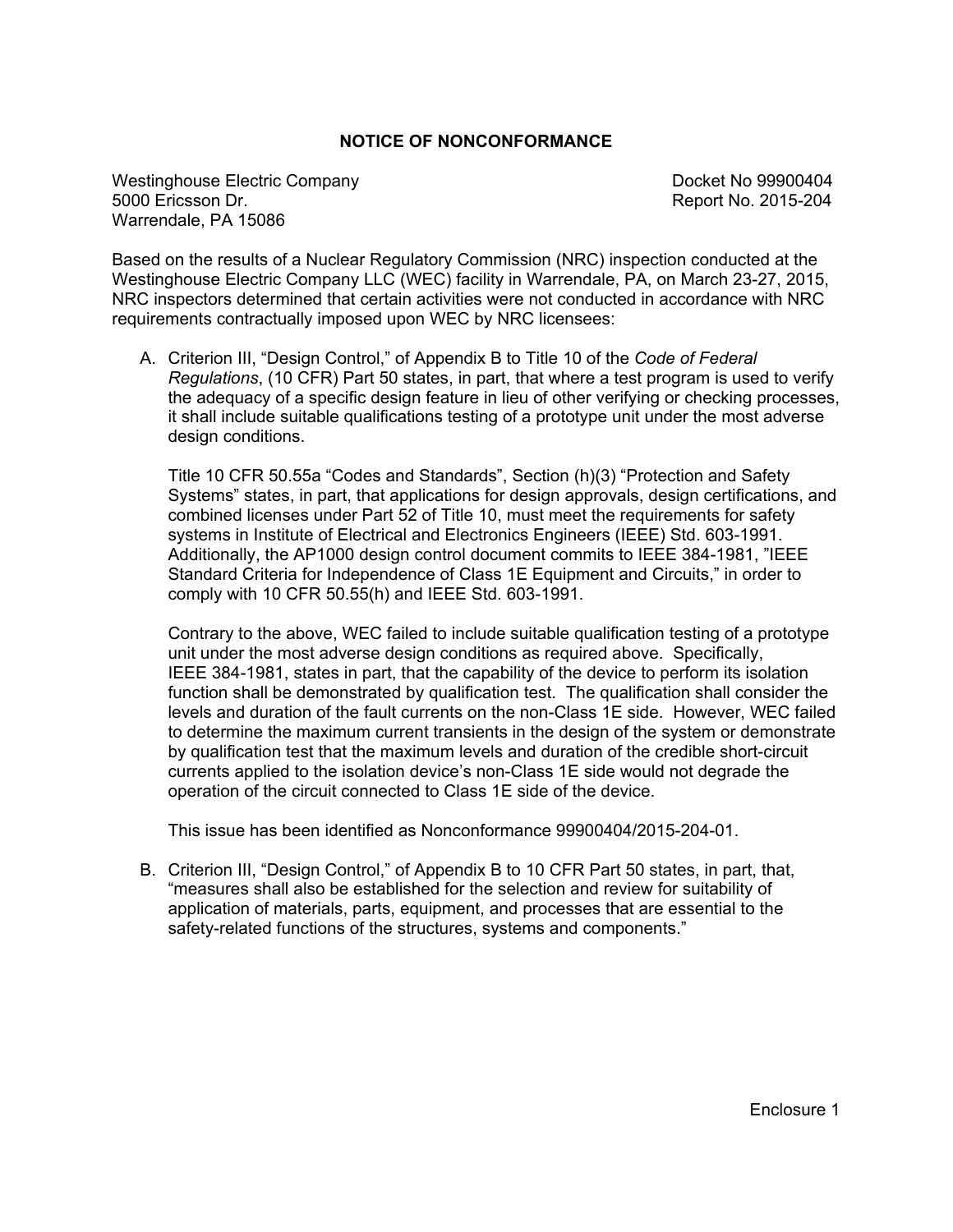WEC procedure, EQ-EV-75-GEN, "Alternate Cabinet Shielding Effectiveness Acceptance Criteria Development," Section 5.0, "Conclusions," provides acceptable shielding criteria to demonstrate that the cabinets used for the U.S. AP1000 PMS are qualified to withstand electromagnetic interference (EMI), radio frequency interference (RFI), and electrostatic discharge (ESD) conditions that would exist before, during, and following a design basis accident without loss of safety function. In cases where alternate cabinet qualification results are being used a combination of acceptance criteria including: frequency response, shielding effectiveness, and cabinet materials of construction shall be evaluated.

Contrary to the above, the NRC inspection team identified that WEC failed to meet the prescribed acceptance criteria defined in EQ-EV-75-GEN to demonstrate that the cabinets (Pentair) used for the U.S. AP1000 Plant Protection and Safety Monitoring System (PMS) were bounded by the Electromagnetic Compatibility (EMC) equipment qualification (EQ) testing performed on an alternate cabinet design (Corry) which formed the basis of WEC's acceptance of the Pentair cabinet design.

This issue has been identified as Nonconformance 99900404/2015-204-02.

C. Criterion III, "Design Control," of Appendix B to 10 CFR Part 50 states, in part, that "measures shall also be established for the selection and review for suitability of application of materials, parts, equipment, and processes that are essential to the safety-related functions of the structures, systems and components."

WEC 7.2, "Dedication of Commercial Grade Items," Section 7.2 states, in part, that "dedication activities required to ensure that a commercial grade item meets the quality and performance requirements specified for a SR [safety-related] application shall be described in the CDIs [commercial-grade dedication instructions]." In addition, Appendix H of WEC 7.2 describes the criteria to be used in the CDI and verified when utilizing a supplier which has obtained certification to ANSI/ISO/IEC 17025 from a U.S. accredited organization.

Contrary to the above, WEC failed to establish adequate measures for the selection and review for suitability of criteria to verify the critical characteristic for calibration of measuring and test equipment used for EMC testing services for U.S. AP1000 PMS. Specifically, for CDI-4064, EMC testing services that were performed by Keystone Compliance, LLC, Specifically, WEC failed to identify appropriate acceptance criteria, such as scope of the calibration lab's current certification and any technical requirements, such as accuracies, tolerances, and ranges of measuring and test equipment to be used, in order to verify that the equipment used for the EMC testing of PMS was appropriately calibrated.

This issue has been identified as Nonconformance 99900404/2015-204-03.

Please provide a written statement or explanation to the U.S. Nuclear Regulatory Commission, ATTN: Document Control Desk, Washington, DC 20555-0001, with a copy to the Chief, Electrical Vendor Inspection Branch, Division of Construction Inspection and Operational Programs, Office of New Reactors, within 30 days of the date of the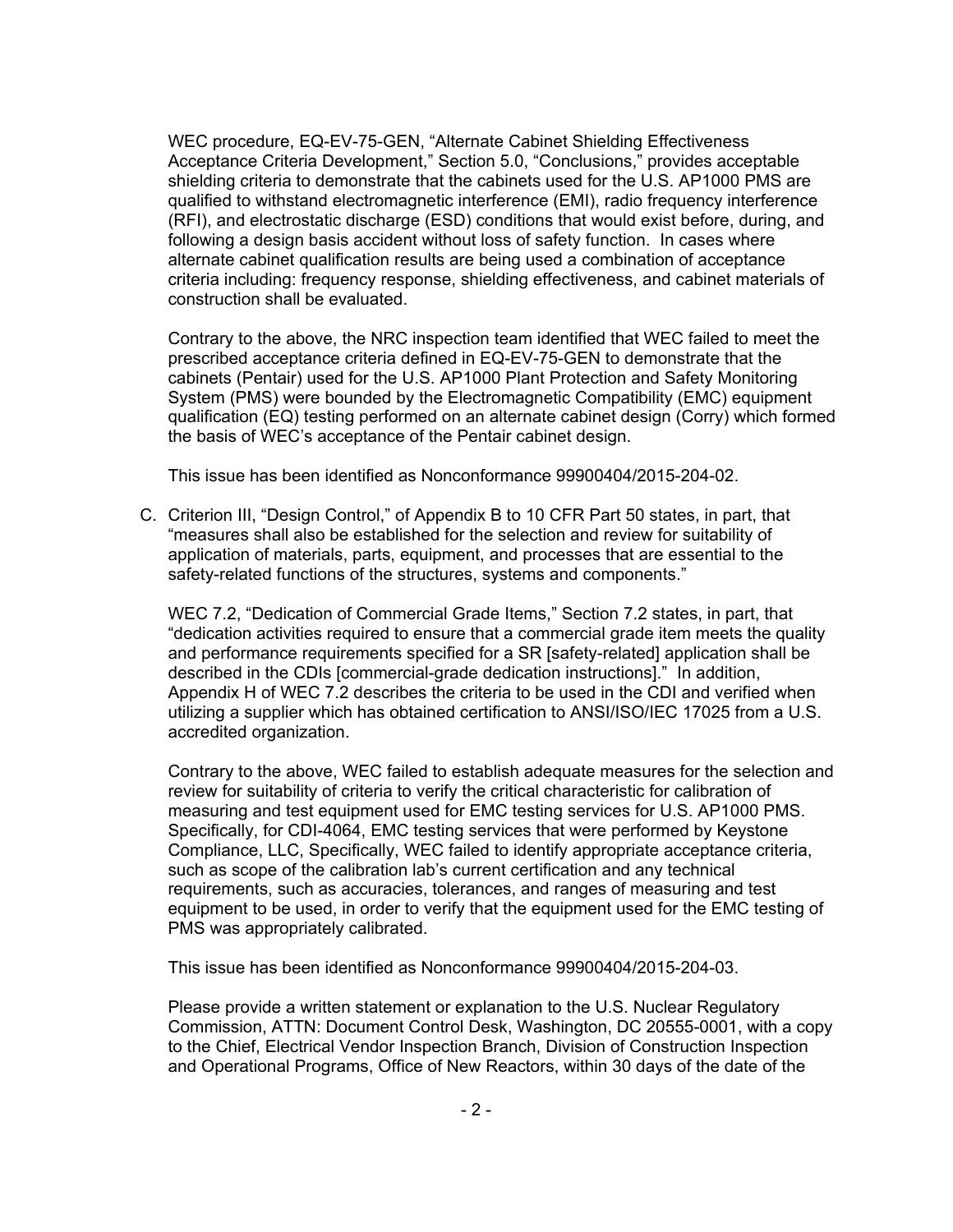letter transmitting this Notice of Nonconformance. This reply should be clearly marked as a "Reply to a Notice of Nonconformance" and should include for each noncompliance: (1) the reason for the noncompliance, or if contested, the basis for disputing the noncompliance; (2) the corrective steps that have been taken and the results achieved; (3) the corrective steps that will be taken to avoid noncompliance; and (4) the date when your corrective action will be completed. Where good cause is shown, the NRC will consider extending the response time.

Because your response will be made available electronically for public inspection in the NRC Public Document Room or from the NRC's Agencywide Documents Access and Management System, which is accessible from the NRC Web site at http://www.nrc.gov/reading-rm/adams.html, to the extent possible, it should not include any personal privacy, proprietary, or Safeguards Information so that it can be made available to the public without redaction. If personal privacy or proprietary information is necessary to provide an acceptable response, then please provide a bracketed copy of your response that identifies the information that should be protected and a redacted copy of your response that deletes such information. If you request that such material be withheld, you must specifically identify the portions of your response that you seek to have withheld and provide in detail the bases for your claim of withholding (e.g., explain why the disclosure of information will create an unwarranted invasion of personal privacy or provide the information required by 10 CFR 2.390(b) to support a request for withholding confidential commercial or financial information). If Safeguards Information is necessary to provide an acceptable response, please provide the level of protection described in 10 CFR 73.21, "Protection of Safeguards Information: Performance Requirements."

Dated this the 11th day of May 2015.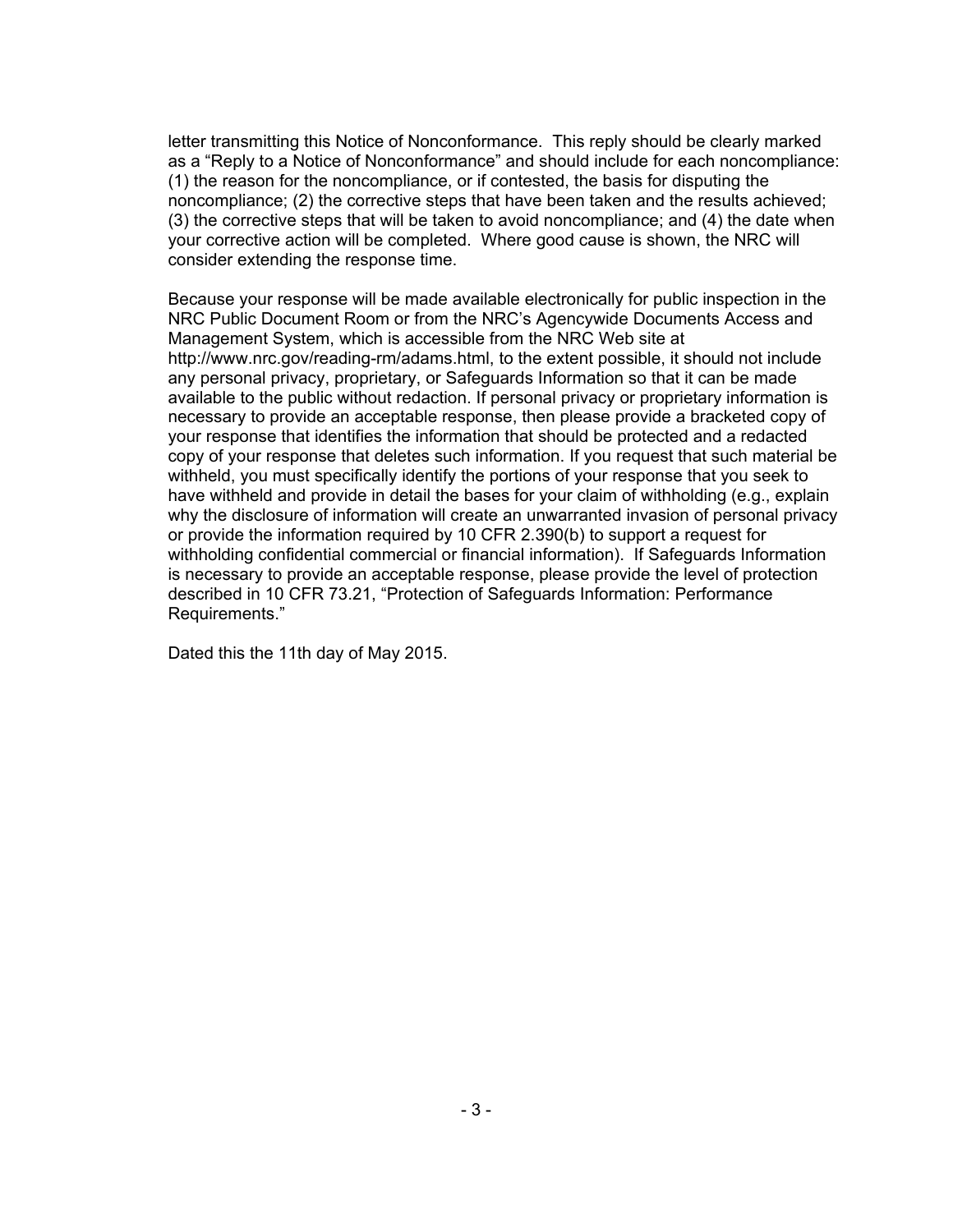#### **U.S. NUCLEAR REGULATORY COMMISSION OFFICE OF NEW REACTORS DIVISION OF CONSTRUCTION INSPECTION AND OPERATIONAL PROGRAMS VENDOR INSPECTION REPORT**

| Docket No.:                       | 99900404                                                                                                                                                                                                                                                                                                                                                                                                            |                                                                                               |  |
|-----------------------------------|---------------------------------------------------------------------------------------------------------------------------------------------------------------------------------------------------------------------------------------------------------------------------------------------------------------------------------------------------------------------------------------------------------------------|-----------------------------------------------------------------------------------------------|--|
| Report No.:                       | 99900404/2015-204                                                                                                                                                                                                                                                                                                                                                                                                   |                                                                                               |  |
| Vendor:                           | <b>Westinghouse Electric Company</b><br>5000 Ericsson Dr.<br>Warrendale, PA 15086                                                                                                                                                                                                                                                                                                                                   |                                                                                               |  |
| Vendor Contact:                   | Sarah DiTommaso, Manager<br>AP1000 Instrumentation & Control Licensing<br><b>Westinghouse Electric Company</b><br>5000 Ericsson Dr.<br>Warrendale, PA 15086<br>Email: ditomms@westinghouse.com                                                                                                                                                                                                                      |                                                                                               |  |
| <b>Nuclear Industry Activity:</b> | Westinghouse Electric Company, LLC, located at 5000 Ericsson<br>Drive, Suite 517, Warrendale, PA 15086, whose scope of supply<br>includes but not limited to safety-related design, fabrication,<br>testing, and delivery of the Protection and Safety Monitoring<br>System and the non-safety Diverse Actuation System instruments<br>and controls products to the current US AP1000 plants under<br>construction. |                                                                                               |  |
| <b>Inspection Dates:</b>          | March 23 - 27, 2015                                                                                                                                                                                                                                                                                                                                                                                                 |                                                                                               |  |
| Inspection Team Leader:           | Greg Galletti, NRO/DCIP/EVIB                                                                                                                                                                                                                                                                                                                                                                                        |                                                                                               |  |
| Inspectors:                       | Lisa Castelli<br><b>Theodore Fanelli</b><br><b>Robert Mathis</b><br><b>Philip Natividad</b><br><b>Stacy Smith</b><br>Pauline Braxton<br>Alfredo Matos-Marin R-II/DCI/CIB1                                                                                                                                                                                                                                           | R-II/DCI/CIB1<br>R-II/DCI/<br>R-II/DCI/CIB1<br>NRO/DCIP/EVIB<br>NRO/DCIP/EVIB<br>RII/DCI/CIB1 |  |
| Approved by:                      | Richard A. Rasmussen, Chief<br><b>Electrical Vendor Inspection Branch</b><br>Division of Construction Inspection<br>and Operational Programs<br><b>Office of New Reactors</b>                                                                                                                                                                                                                                       |                                                                                               |  |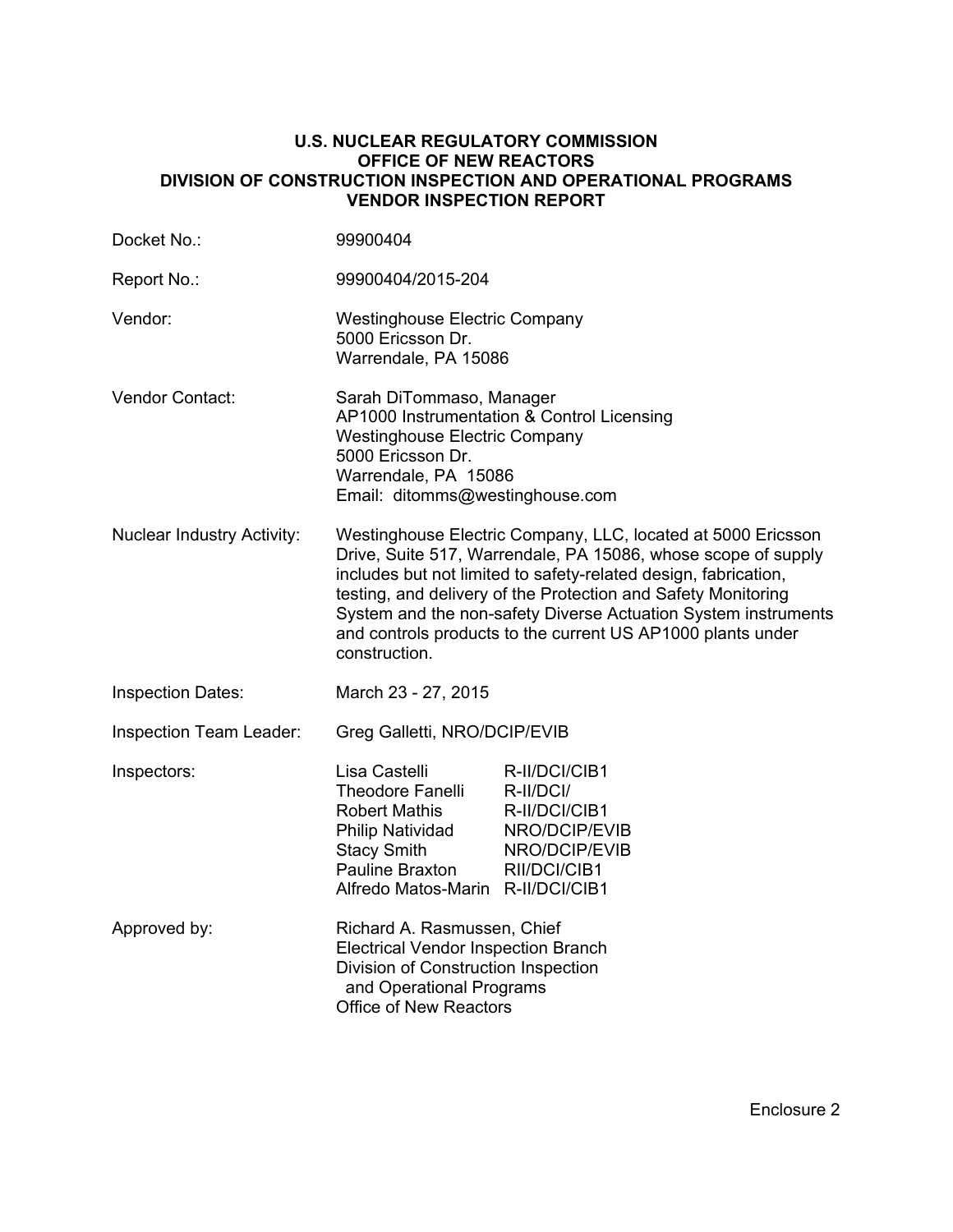# **EXECUTIVE SUMMARY**

### Westinghouse Electric Company 99900404/2015-204

The U.S. Nuclear Regulatory Commission (NRC) staff conducted this vendor inspection to verify that Westinghouse Electric Company, LLC (hereafter referred to as WEC), implemented an adequate quality assurance program that complies with the requirements of Appendix B, "Quality Assurance Criteria for Nuclear Power Plants and Fuel Reprocessing Plants," to Title 10 of the *Code of Federal Regulations* (10 CFR) Part 50, and "Domestic Licensing of Production and Utilization Facilities," 10 CFR Part 21, "Reporting of Defects and Noncompliance." The inspectors conducted this inspection at the WEC facility in Warrendale, Pennsylvania, on March 23 - 27, 2015.

This inspection specifically evaluated aspects of WEC's design and testing of safety-related components of the Protection and Safety Monitoring System (PMS) for new construction commercial nuclear plants in the US associated with equipment qualification, fault tolerance, and communications prioritization ITAACs 2.5.02.03, 2.5.02.07, 2.5.02.11, and 2.5.02.12.

With respect to ITAAC 2.5.02.12, the inspectors observed attributes and elements associated with implementation of the PMS software management plan (SMP), software configuration management plan (CMP), and software verification & validation plan (VVP). These attributes are observed and assessed for each inspection involving ITAACs 2.5.02.11 and 2.5.02.14.

The following regulations served as the bases for this NRC inspection:

- Appendix B to 10 CFR Part 50
- 10 CFR Part 21
- 10 CFR 50.55a

The inspectors used Inspection Procedure (IP) 43002, "Routine Inspections of Nuclear Vendors," dated July 15, 2013, and IP 65001.22, "Inspection of Digital Instrumentation and Control (DI&C) System/Software Design Acceptance Criteria (DAC)-Related ITAAC," dated December 19, 2011.

The information below summarizes the results of this inspection.

## PMS Test Control (ITAAC 2.5.02.11d, 2.5.02.12)

The inspectors determined that WEC's implementation of their policy and procedures for control of testing of portions of the PMS satisfy the regulatory requirements set forth in Criterion XI, "Test Control," Appendix B to 10 CFR Part 50. The inspectors determined that future inspections of ITAAC 2.5.02.11c and 2.5.02.11d will be necessary to determine if the testing tasks for the software integrity level 4 were adequate to address the complete set of software requirements for the PMS. No findings of significance were identified.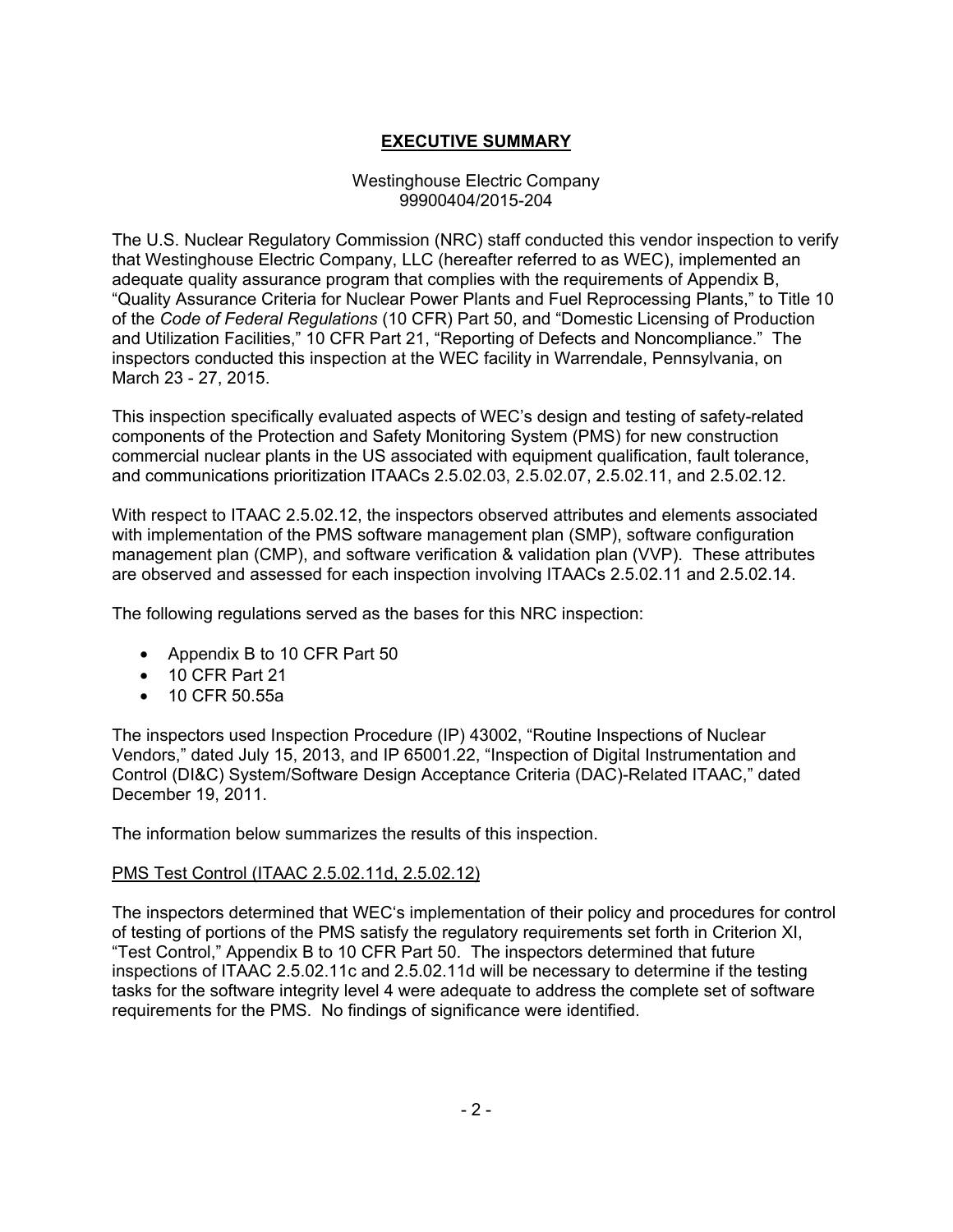# PMS Baseline (BL) 8 Hardware Upgrade (ITAAC 2.5.02.11c, 2.5.02.11d, 2.5.02.12)

The inspectors concluded that the in-process BL8 hardware modifications for the U.S. AP1000 were being controlled and implemented consistent with the regulatory requirements of Criterion III, "Design Control" and Criterion VII, "Control of Purchases Material, Equipment & Services." No findings of significance were identified.

## PMS Fault Tolerance and Data Communication Design (ITAAC 2.5.02.07)

The inspectors identified that WEC did not adequately implement the requirements of Criterion III, "Design Control," of Appendix B to 10 CFR Part 50 associated with aspects of qualification testing of PMS isolation devices. The NRC inspection team issued Nonconformance 99900404/2015-204-01, for WECs failure to establish appropriate and comprehensive qualification testing associated with the credible peak currents at the isolation devices and therefore did not demonstrate that most adverse current transients applied to the isolation device's non-Class 1E side would not degrade the operation of the circuit connected to the isolation device's Class 1E side.

# PMS Equipment Test Report Review (ITAAC 2.5.02.03)

The inspectors reviewed the program policies and procedures and testing results reports related to the Electromagnetic Compatibility (EMC) testing for the PMS Equipment Qualification (EQ). The inspectors identified that WEC did not adequately implement the requirements of Criterion III, "Design Control," and Criterion VII, "Control of Purchased Material, Equipment, and Services," of Appendix B to 10 CFR Part 50 for EMC testing associated with the AP1000 PMS EQ.

The NRC inspection team issued Nonconformance 99900404/2015-204-02 for WEC's failure to demonstrate that PMS equipment for the U.S. AP1000 can withstand electromagnetic interference (EMI), radio frequency interference (RFI), and electrostatic discharge (ESD) conditions that would exist before, during, and following a design basis accident without loss of safety function.

In addition, the NRC inspection team issued Nonconformance 99900404/2015-204-03 for WEC's failure to establish appropriate measures to assure services purchased through a subcontractor were adequately evaluated. Specifically, WEC failed to identify appropriate acceptance criteria, such as scope of the calibration lab's current certification and any technical requirements, such as accuracies, tolerances, and ranges of measuring and test equipment to be used, in order to verify that the equipment used for the EMC testing of PMS was appropriately calibrated.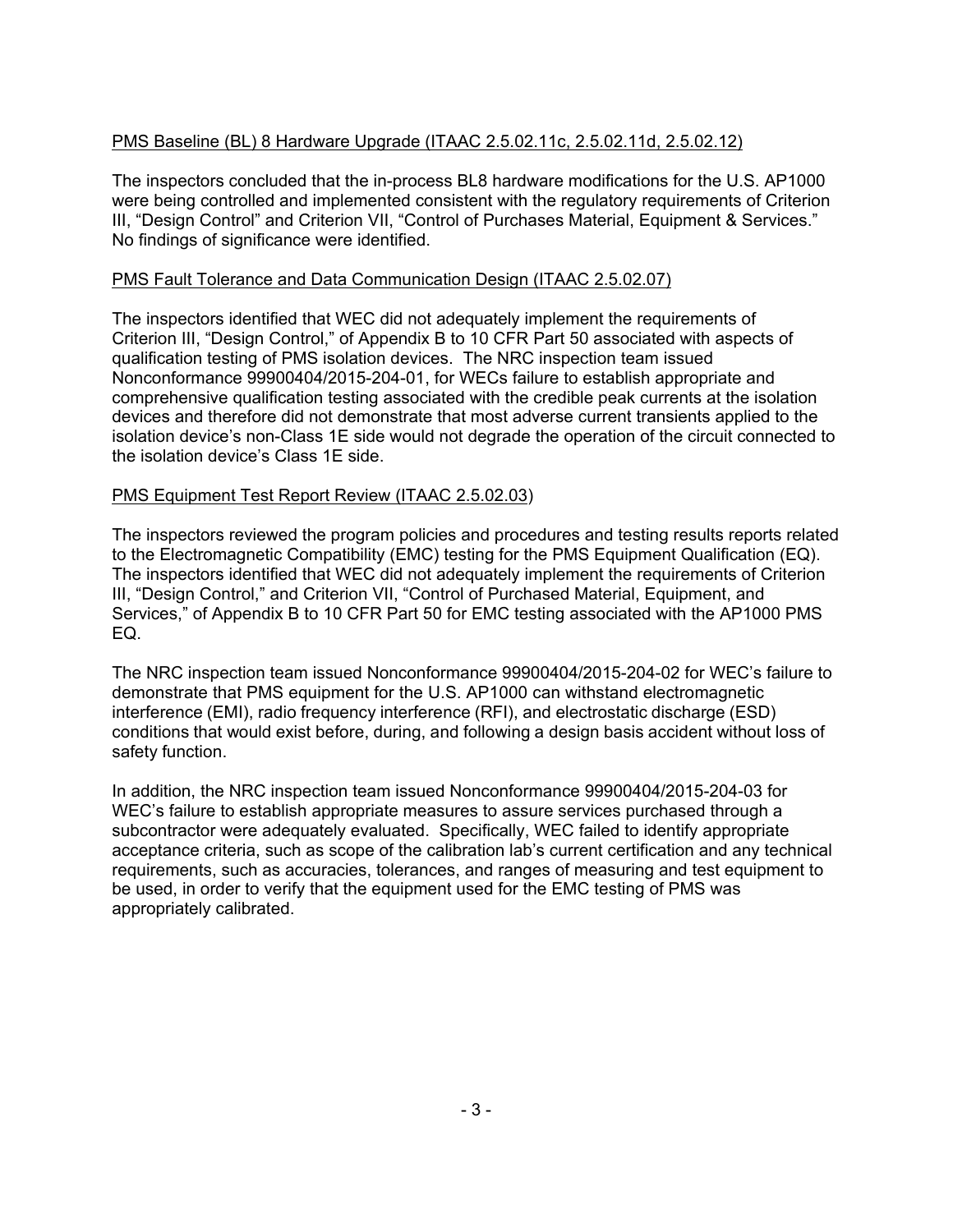# REPORT DETAILS

### 1. PMS Test Control

#### PMS Channel Integration Testing (CIT) (ITAAC 2.5.02.11d, 2.5.02.12)

#### a. Inspection Scope

The inspectors observed ongoing PMS testing for Vogtle Unit 3, specifically baseline 7.8.2 (BL7.8.2) CIT of PMS Input/Output (I/O) Channel Accuracy per section 9.5.5.1 of the PMS Test Plan (APP-PMS-T5-001). The inspectors interviewed responsible engineers and reviewed applicable test procedures and data sheets.

Inspectors also reviewed CIT regression test documentation as previously completed for V.C. Summer Unit 2 (VS2) for PMS software baseline 7.8.2. The regression documentation was a summary of the PMS Replacement and Automation Services Issue Tracking System (RITS) and design changes that were completed and analyzed for CIT regression re-tests. These tests are required for CIT prior to System Integration Testing (SIT). Inspectors reviewed documents to verify that testing anomalies identified during the VS2 I/O Channel Accuracy CIT, did not re-occur during the observed Vogtle 3 testing.

Inspectors also reviewed several RITS which required a change to the PMS software baseline for resolution. This PMS change was completed for VS2 (and all PMS BL7.8.2) and evaluated for CIT regression testing as noted in section 3.1 of VS2-PMS-T1P-050 Revision 2, and VS2 retesting was completed satisfactorily as documented in Section 3 of VS2-PMS-T2R-018, Revision 1.

#### b. Observations and Findings

No findings of significance were identified.

#### c. Conclusion

The inspectors determined that WEC's implementation of their policy and procedures for control of testing satisfy the regulatory requirements set forth in Criterion XI, "Test Control," Appendix B to 10 CFR Part 50. No findings of significance were identified.

#### PMS CIT/SIT Testing Results Reports Review (ITAAC 2.5.02.11d, 2.5.02.12)

#### a. Inspection Scope

The NRC inspection team assessed the WEC processes for design control, test control, software development, and software verification and validation for safety-related analysis code and safety-related software to verify regulatory compliance.

The team reviewed samples of test plans, test procedures, test reports, work instructions, RITS, Corrective Action Program and Learning System issues (CAPALs),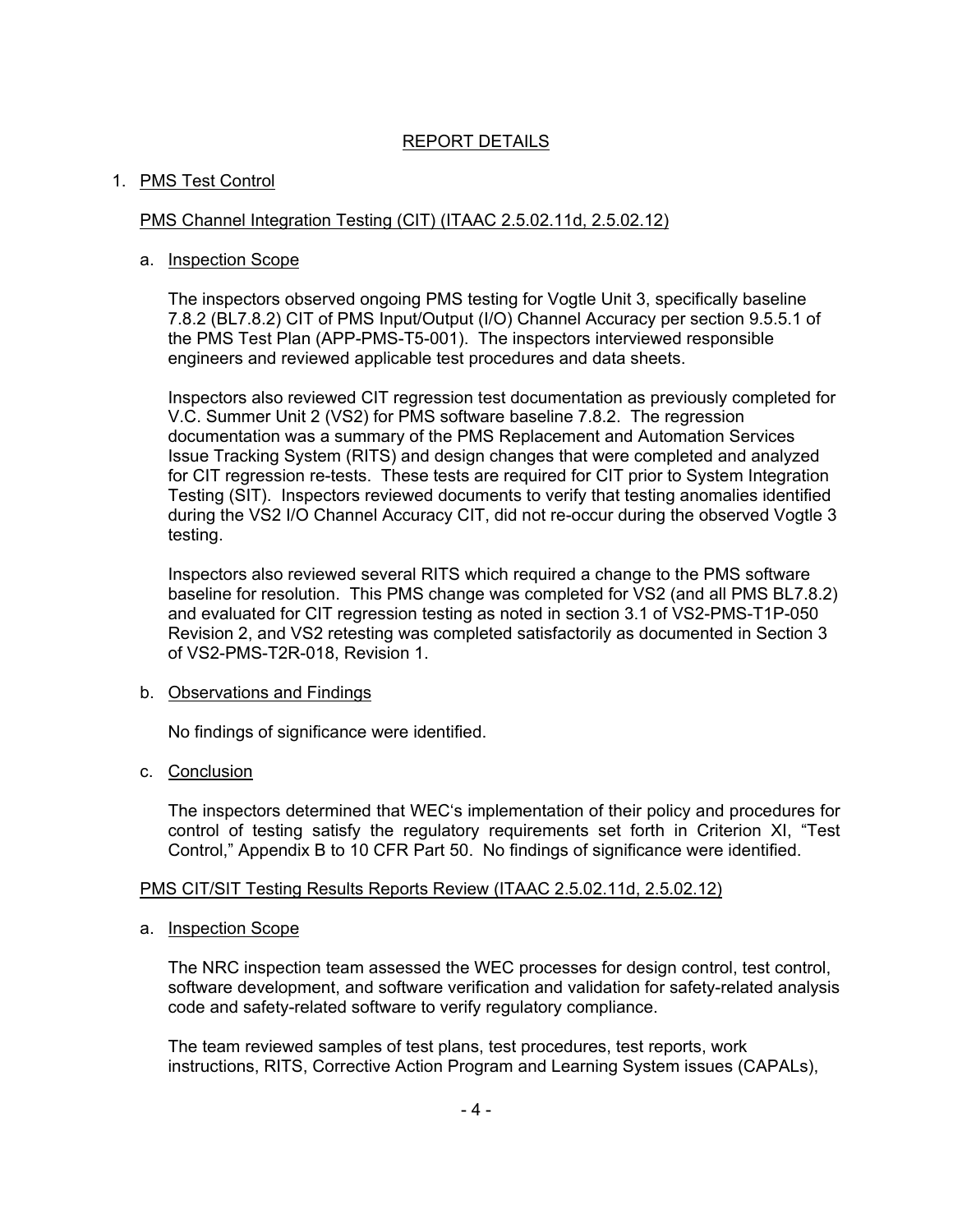and interviewed WEC personnel to determine the adequacy of the in-process and completed work design and testing activities.

The Vogtle and V.C. Summer AP1000 licensing bases require the implementation of specific software lifecycle processes and activities for the PMS design control and for test control. The design bases requires that the test control activities and portions of the design control activities are assigned to the verification and validation (V&V) organization. The V&V organization creates the test plans and procedures and implements them. The V&V test plan (APP-PMS-T5-001) Section 9.5 "Channel Integration Test (CIT)," described the CIT as functional testing to verify the integration of the released software with the deliverable hardware. The inspectors reviewed plans and procedures implemented on software revision BL7.8.2 and determined that another revision BL8 would be released and regression testing would be performed.

#### b. Observations and Findings

#### b.1 Completed CIT Procedures and Reports

The inspectors reviewed test reports for CIT procedures associated with the Reactor Trip System (VS2-PMS-T2R-007), the Engineered Safety Features (VS2-PMS-T2R-008), the Integrated Logic Processor Component Logic (VS2-PMS-T2R-009), and the Qualified Data Processing System (VS2-PMS-T2R-010) to determine the completeness of the test case definitions. The inspectors noted that the CIT did not address the complete set of software requirements specified for the PMS. WEC indicated that additional software requirements testing and verification will be completed as part of ITAAAC 02.05.02.11c. The inspectors determined that future inspections of ITAAC 2.5.02.11c and 2.5.02.11d will be necessary to determine if the testing tasks for the software integrity level 4 were adequate to address the complete set of software requirements for the PMS.

## b.2 Completed CIT Regression Testing

The inspectors reviewed CIT regression test report (VS2-PMS-T2R-050) previously completed for V.C. Summer Unit 2 (VS2). The regression testing evaluated the changes in the two releases of installed software as specified by VS2-PMS-T7X-007, "V.C. Summer Unit 2 AP1000 Protection and Safety Monitoring System Channel Integration Test Configuration Record." These were software releases installed on December 12, 2013, and on April 22, 2014, respectively. Inspectors verified that testing anomalies documented from the 2013 software version did not re-occur during the observed Vogtle 3 testing of the 2014 software version. The inspectors determined that anomalies described in RITS 35397, 34637, 38805, 29800, and 33347 were addressed by WEC. These RITS tracked anomalies with signal quality and error handling by the PMS.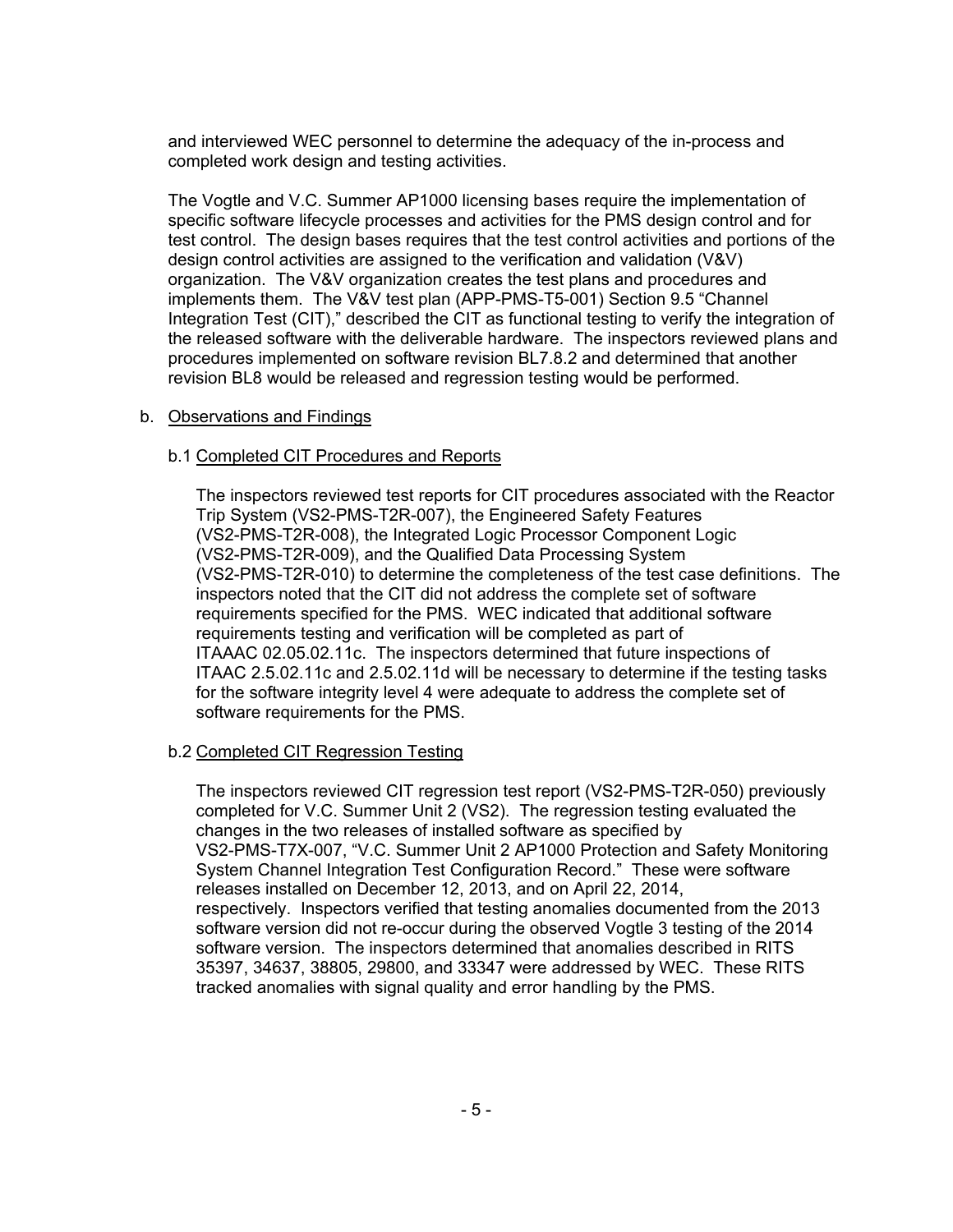The inspectors determined that future inspections of ITAAC 2.5.02.11c and 2.5.02.11d will be necessary (as noted above for forthcoming software BL8) to determine if the testing tasks for the software integrity level 4 were adequate to address the complete set of software requirements for the PMS.

#### c. Conclusion

The NRC inspection team concluded that WEC is implementing its policies and procedures that govern design control, test control, software development, and software V&V. Further inspection is required to conclude that the requirements for software integrity level 4 software processes are consistent with the regulatory requirements of Criterion III, "Design Control" and Criterion XI, "Test Control," in Appendix B to 10 CFR Part 50. No issues of significance were identified.

#### PMS BL8 Hardware Upgrade (ITAAC 2.5.02.11c, 2.5.02.11d, 2.5.02.12)

#### a. Scope

The inspectors discussed the hardware modification process and status for the U.S. AP1000 generic BL8 hardware modifications for the PMS with WEC personnel. WEC identified the activities and processes that implement the hardware changes. These activities include: (1) issuing Design Change Proposals (DCP) and Engineering & Design Change Reports (E&DCRs), (2) incorporating changes into the System Design Specification, (3) issuing Engineering Change Orders (ECO) to update hardware drawings, and (4) updating cabinet hardware via Production Orders (PPO) and Quality Notifications (QN).

The inspectors interviewed WEC personnel and observed in-process BL8 hardware modifications associated with the addition of component interface modules. The inspectors sampled completed BL8 inspection activities including receipt inspection documentation and QN's associated with BL8 production orders. The inspectors verified that adequate QC oversight activities were completed and adequately documented. The inspectors reviewed test plans and test results reports for a sample of hardware modifications associated with BL8.

b. Observation and Findings

No findings of significance were identified.

## c. Conclusion

The inspectors concluded that the in-process BL8 hardware modifications for the U.S. AP1000 were being controlled and implemented consistent with the regulatory requirements of Criterion III, "Design Control" and Criterion VII, "Control of Purchases Material, Equipment & Services." No findings of significance were identified.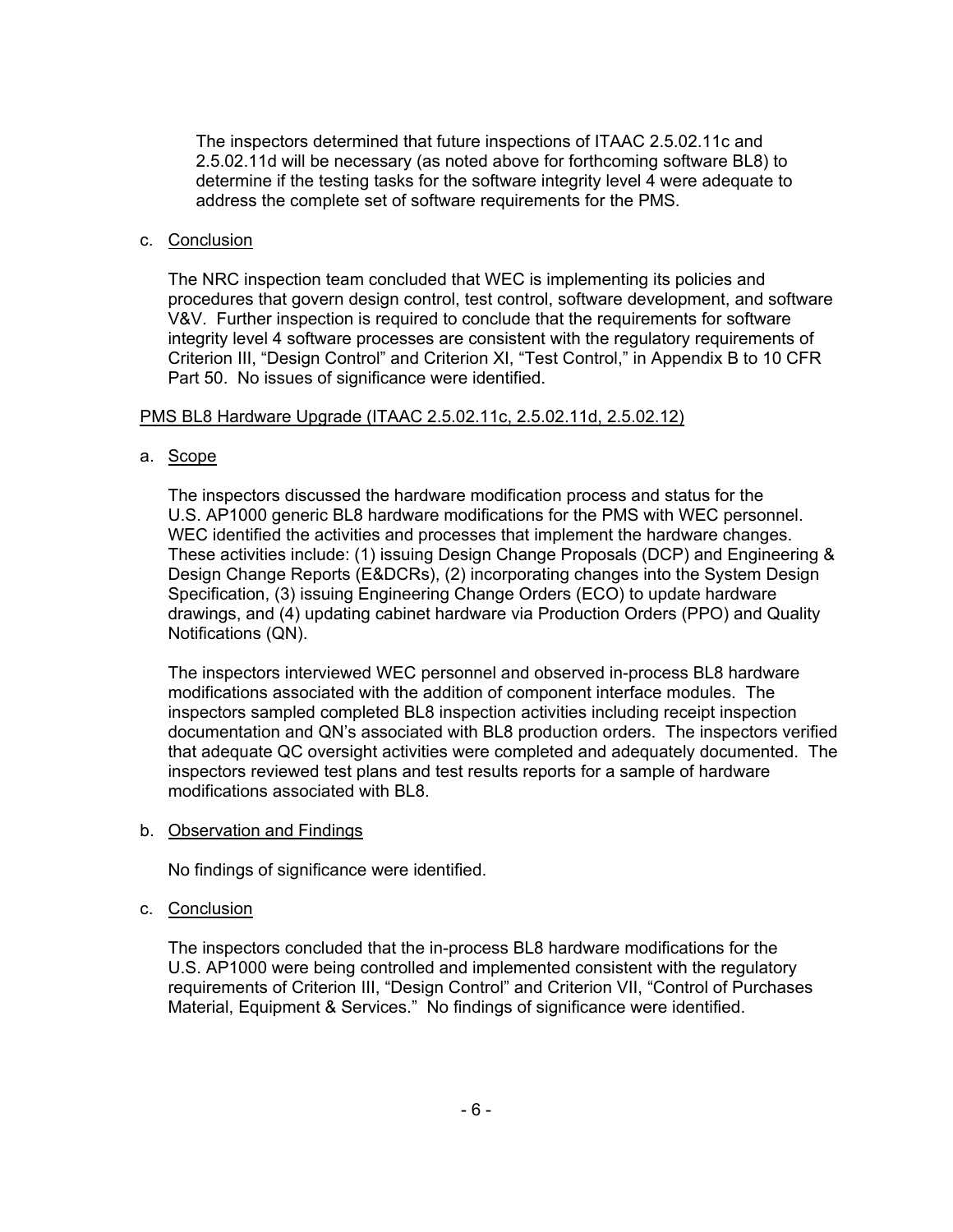# 2. PMS Fault Tolerance and Data Communication Design (ITAAC 2.5.02.07)

## a. Inspection Scope

The inspectors reviewed PMS design and testing documentation and interviewed responsible personnel to verify the appropriate use of design parameters and the appropriate translation of design requirements into qualification tests. The inspectors also conducted reviews to ensure that the required qualification of Systems, Structures, and Components (SSCs) were completed in accordance with regulatory requirements, design specifications, approved procedures, and industry standards.

The inspectors specifically reviewed design specifications, qualification reports, and test reports associated with Class 1E isolation devices to ensure that measures were in place to prevent credible faults from propagating into the PMS from non-safety systems. Inspectors assessed the design and capabilities of the isolation devices with fused protection to determine whether qualification and testing activities adequately demonstrated that the safety function of the PMS would not be adversely impacted.

The inspectors also reviewed testing documentation and industry standards associated with the use of fiber-optic cables as an isolation barrier to determine whether the current testing strategy was appropriate to ensure adequate protection of the PMS. The inspectors reviewed corrective action documents addressing the submittal of a request for departure from the testing requirements contained in Institute of Electronic and Electrical Engineering (IEEE) 384-1981 to adopting the position of IEEE 384-2008 which states that the inherent electrical isolation characteristics of fiber-optic circuits meet the testing requirements of the IEEE standard and testing is not required.

## b. Observations and Findings

The inspectors noted that in order to comply with 10 CFR 50.55a(h), "Protection and safety systems" and IEEE 603-1991, "Criteria for Safety Systems for Nuclear Power Generating Stations," Section 5.6.3 "Independence Between Safety Systems and Other Systems," the AP1000 Design Control Document (DCD) committed to using IEEE 384-1981, "IEEE Standard Criteria for Independence of Class 1E Equipment and Circuits." The DCD, Appendix 1A, "Conformance With Regulatory Guides" takes an exception to the endorsement of IEEE 384-1974 by Regulatory Guide (RG) 1.75 Revision 2 and states, in part, that "RG 1.75 endorses IEEE Std. 384-74 (Reference 23) which has been superseded by a later revision, IEEE Std. 384-81 (Reference 24). It is the later version that is used for the referenced purposes."

IEEE 603-1991, Section 5.6.3 "Independence Between Safety Systems and Other Systems," states, in part, that the safety system design shall be such that credible failures in and consequential actions by other systems, as documented in Section 4.8 of the design basis (failures in non-safety-related systems) shall not prevent the safety systems from meeting the requirements of this standard. Furthermore, IEEE 603-1991, Section 5.6.3.1(2) "Interconnected Equipment" subsection "Isolation," states, in part, that no credible failure on the non-safety side of an isolation device shall prevent any portion of a safety system from meeting its minimum performance requirements.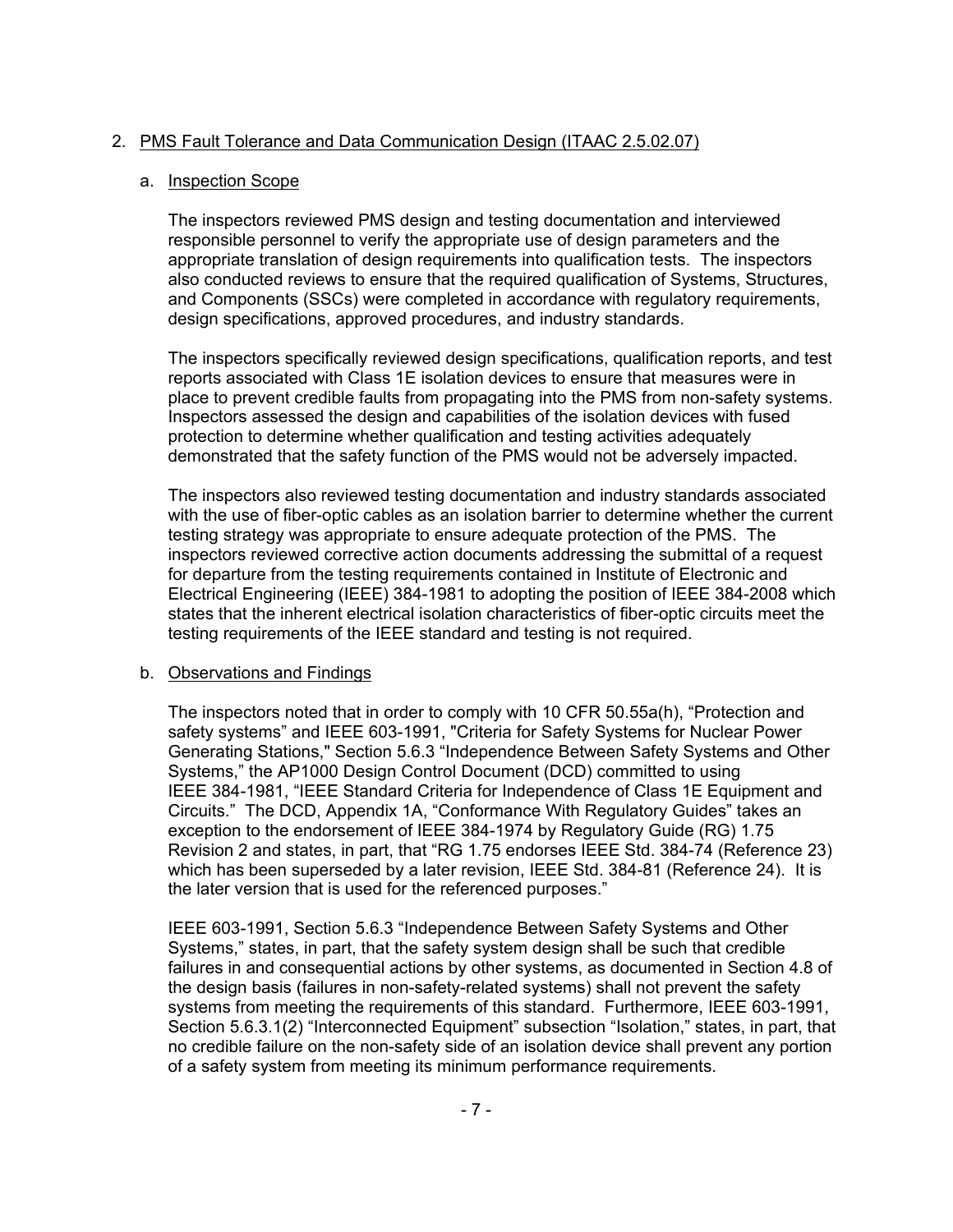In addition, Standard IEEE 384-1981 Section 7.2.2.1 "Isolation Devices" subsection "General," states, in part, that the maximum credible voltage or current transient applied to the device's non-Class 1E side will not degrade the operation of the circuit connected to the device Class 1E or associated side below an acceptable level; and that shorts, grounds, or open circuits occurring in the non-Class 1E side will not degrade the circuit connected to the device Class 1E or associated side below an acceptable level. The capability of the device to perform its isolation function shall be demonstrated by qualification test. The qualification shall consider the levels and duration of the fault currents on the non-Class 1E side.

The inspectors noted that the test report, APP-PMS-VPR-002, Section 6.2, "Test Conditions," subsection 6.2.1, "Common Mode" stated, in part, "the fault current applied during testing was 50A…, this test current setting is somewhat arbitrary." Further, the test report, Appendix B, "Transverse Fault Test Methodology Rationale," states, in part, "the adiabatic region is beyond the fault current capabilities of Westinghouse test equipment, which is limited to 60A." The test report specified the maximum available short circuit currents are approximately 40,000 amperes at the batteries for the Direct Current (DC) system but it did not reference an available fault current for the Alternating Current (AC) system. The fuses used in the isolation devices specified (on the fuse peak let-thru current vs. available current curves) that they allowed AC peak let-thru currents ranging from approximately 250 to 2000 amperes. No objective evidence was available establishing the magnitudes of the DC peak let through currents, which could be greater than the AC currents. The inspectors noted that the maximum current transients in the design of the system were not determined by WEC, and the effects of the credible peak currents at the isolation devices was not tested as specified by IEEE 384-1981, Section 7.2.2.1 "Isolation Devices" subsection "General." Consequently, the qualification test did not demonstrate that most adverse current transients applied to the isolation device's non-Class 1E side would not degrade the operation of the circuit connected to the device Class 1E. This finding is material to ITAAC 2.5.02.07 acceptance criteria, as documented in Section 4 of the attachment to this report.

This issue has been identified as Nonconformance 99900404/2015-204-01.

c. Conclusion

The inspectors identified that WEC did not adequately implement the requirements of Criterion III, "Design Control," of Appendix B to 10 CFR Part 50 associated with aspects of qualification testing of PMS isolation devices. The NRC inspection team issued Nonconformance 99900404/2015-204-01, for WECs failure to establish appropriate and comprehensive qualification testing associated with the credible peak currents at the isolation devices and therefore did not demonstrate that most adverse current transients applied to the isolation device's non-Class 1E side would not degrade the operation of the circuit connected to the isolation device's Class 1E side.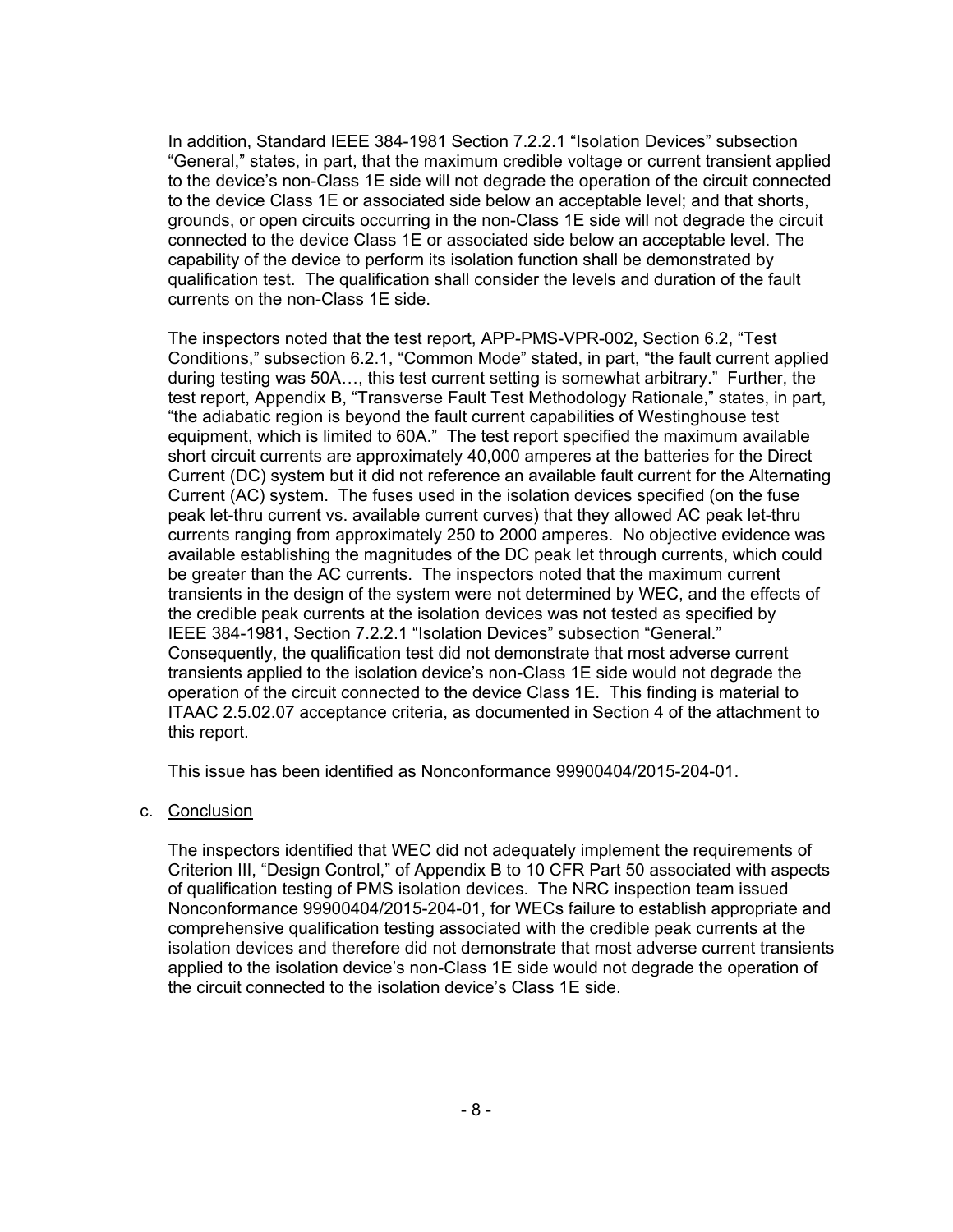# 3. PMS Equipment Test Report Review (ITAAC 2.5.02.03)

# Electromagnetic Compatibility Testing for the PMS Equipment Qualification

## a. Inspection Scope

The NRC inspection team reviewed the equipment qualification (EQ) of the PMS, and specifically that the equipment can withstand electromagnetic interface (EMI), radio frequency interference (RFI), and electro-static discharge (ESD) conditions that would exist during and following a design basis accident to verify performance of its safety function for the time required in accordance with the acceptance criteria defined in ITAAC 2.5.02.03. U.S. NRC RG 1.180, Revision 1, allows for the use of various standards as an acceptable method for EMC testing of safety systems. The team reviewed evaluations comparing the testing performed using the various standards to the requirements of the U.S. NRC RG 1.180 to ensure consistency and validity.

The following qualified PMS equipment was reviewed:

- nuclear instrumentation system production cabinet,
- source range and intermediate auxiliary panels, and
- two PMS Common Q based cabinets.

The team reviewed the test specification, verified that the specifications were correctly translated to the EMC test procedures, and that the testing was performed and recorded in accordance with WEC's EQ methodology documented APP-GW-G1-002.

## Test Specifications

The NRC inspection team reviewed the environmental compatibility test criteria for the AP1000 PMS Nuclear Instrumentation System Mild Environment Equipment Qualification Unit Configuration and Test Specification, APP-PMS-T1-503, Revision 1, to verify that the identified testing was in conformance with the requirements of U.S. NRC RG 1.180. Specifically, the team verified that the basic EMC type test requirements for emissions, susceptibility and surge withstand capability, were identified and adequately translated into the EMC Test Procedure, APP-PMS-VPP-001, Revision 1. In addition, the team reviewed the NIS qualification unit specification to assess whether a representative sample of the source, intermediate, and power range signals were specified for monitoring.

## Control of Design Changes

The NRC inspection team verified the processes WEC used to ensure hardware changes made to PMS did not invalidate EMC EQ testing. Specifically, the team verified that engineering and design change coordination reports, as defined by APP-CGW-GAP-420, Revision 8, included appropriate controls to determine if a design change could invalidate previous EQ testing. The inspections reviewed E&DCR APP-PMS-GEF-082, Revision 0, for the addition of internal cables to accommodate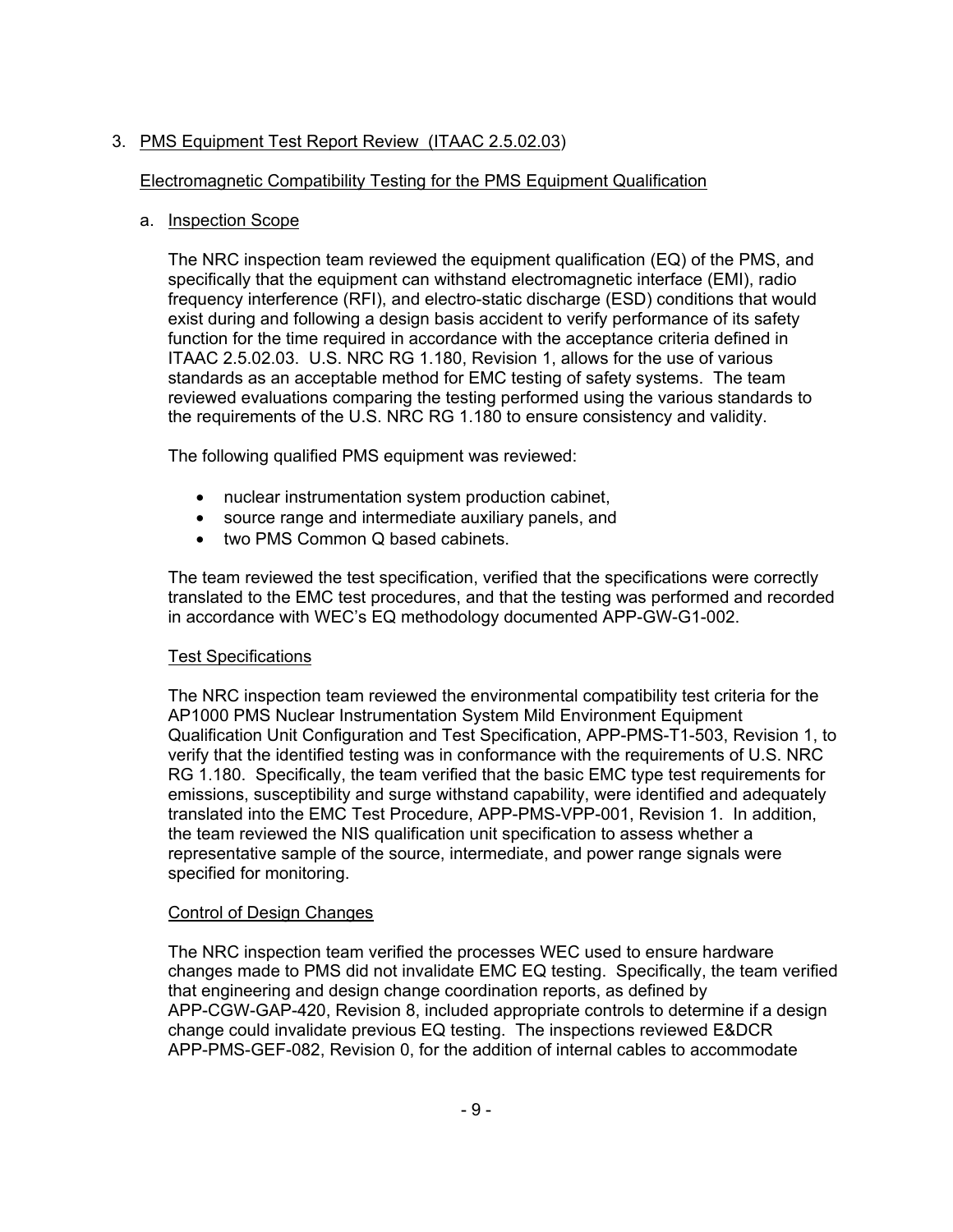hardware modifications associated with selected sub-components within the PMS system.

In addition, the inspectors sampled engineering change order (ECO) 12-01246 to verify that it did not invalidate the AP1000 PMS equipment qualification documented in APP-PMS-VPY-002, Revision 1.

#### b. Observations and Findings

The NRC team's review included hardware modifications up to APP-ISIP-J0R-007, Revision 8 (BL7.8) of PMS, but noted that as a result of baseline changes set forth in APP-ISIP-J0R-008, Revision 2 (BL8.2), WEC was currently in the process of determining how hardware changes in BL8.2 effect the AP1000 PMS qualification basis.

#### Similarity Analysis

The NRC inspection team reviewed APP-PMS-VBR-003, "Equipment Qualification Summary Report for PMS Cabinets and NIS Auxiliary Panels for Use in the AP1000 Plant," Revision 2, to verify that the AP1000 PMS cabinets were able to withstand EMI/RFI and ESD conditions that would exist during and following a design basis accident. Section 4.5, "Hardware Differences Reconciliation (EMC)," stated, in part, that "the hardware being provided for Sanmen Unit 1 and Vogtle Unit 3 were sufficiently represented by components included in the EQ program." The NRC inspection team noted that for EMC qualification; only Corry cabinets were qualified by testing (China specific AP1000). The Pentair cabinets used for the U.S. AP1000 projects were tested as empty cabinets to show equivalent shield effectiveness to the Corry cabinets.

EQ-TP-138-GEN, "Electromagnetic Compatibility Test Plan and Procedure for Cabinet Shielding Effectiveness Evaluations," describes the plan, procedures, and requirements necessary to demonstrate that alternate cabinets can be used to house instrumentation and control I&C equipment which has already been qualified for EMC Corry 7221 without being requalified for EMC. Section 1.1, "Objectives," states, in part, that alternate cabinets must demonstrate shielding effectiveness of electrical fields that is equivalent to or better than that provided by the Corry cabinet for the frequency points of interest. It also states, in part, that the details of the requirements are developed and documented in EQ-EV-75-GEN, "Alternate Cabinet Shielding Effectiveness Acceptance Criteria Development." Section 5.0, "Conclusions" states the following:

- For all frequencies below 400MHz, the alternate cabinet shielding (Pentair) should envelop that of the Corry 7221 cabinet in both vertical and horizontal polarizations to ensure emissions and incoming RFI is suppressed. In cases where the alternate (Pentair) cabinet shielding does not envelope the 7721 shielding in these frequency ranges, the alternate cabinet shielding shall be 40 dB or greater.
- "Magnetic field shielding effectiveness need not be performed below 30 MHz provided the alternate cabinets are constructed from sufficient similar material to the current standard cabinet."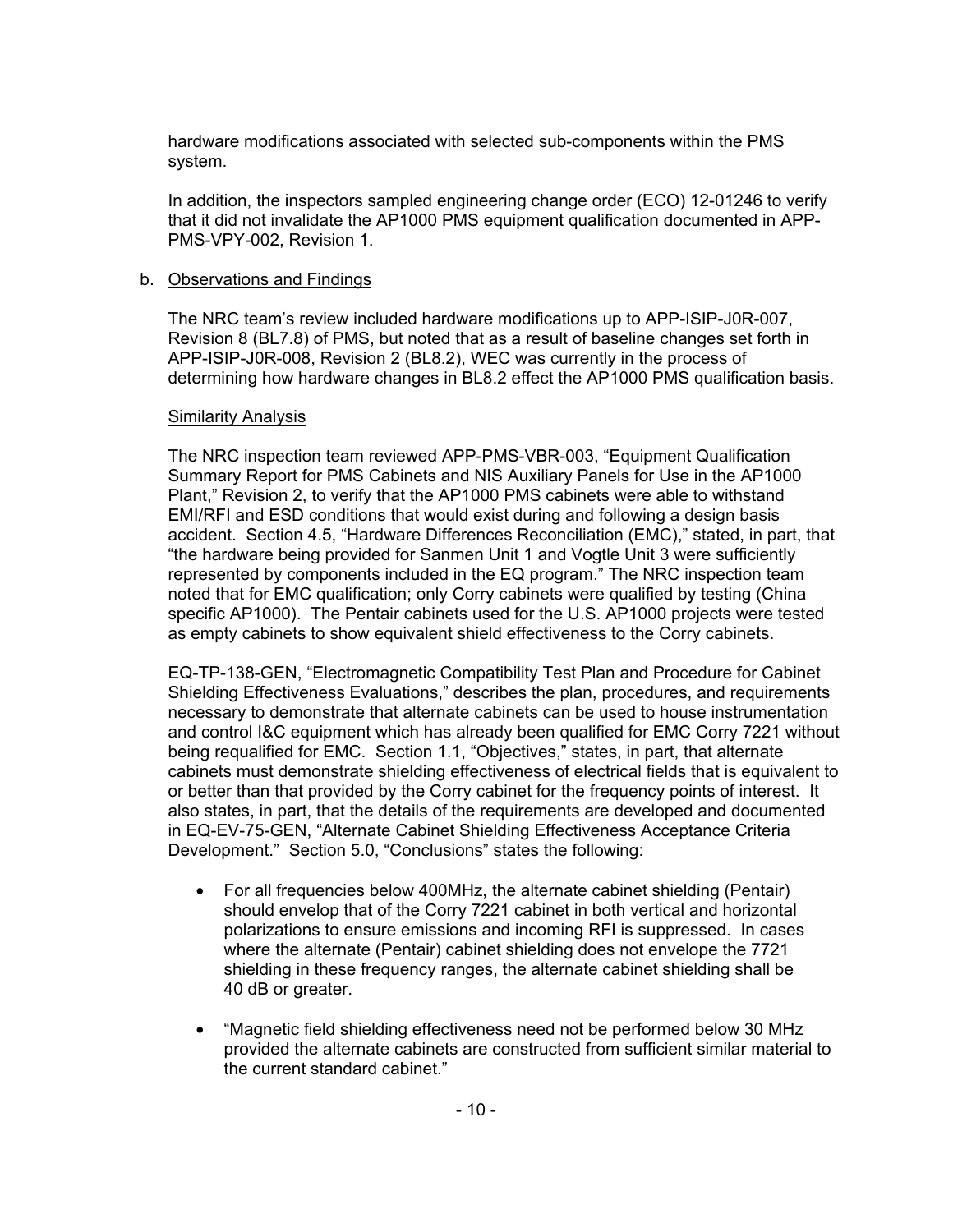EQ-QR-126, "Standard Pentair Seismic Cabinet," Revision 0, dated February 12, 2012, provided test results that showed that shielding measurements of the Pentair 21497 cabinet were generally equivalent to or better than the shielding effectiveness of the 7221 (Corry) cabinets. However, when the NRC team reviewed the horizontal and vertical door data comparison figures, it was noted that the Pentair cabinets did not provide equivalent or better shielding measurements in all cases, and there was no justification provided for acceptance of these conditions. The NRC noted that the figures did not meet the above criteria, and no justification was provided for acceptance of these conditions to ensure emissions and incoming RFI were suppressed in the Pentair cabinets. In addition, the inspection team noted that there was no documented evaluation to discuss how the materials for the two cabinets were equivalent in regard to EMC properties since the Corry cabinets were constructed from ASTM A1008 CY Type B cold rolled steel and the Pentair cabinets were constructed from ASTM A1011 CS Type B hot rolled steel. This finding is material to ITAAC 2.5.02.03 acceptance criteria, as documented in Section 4 of the attachment to this report.

This issue has been identified as Nonconformance 99900404/2015-204-02.

## Dedication of Calibration of M&TE used for EMC Testing Services

The NRC inspection team reviewed commercial grade dedication instruction (CDI) 4064 for EMC testing services performed by Keystone Compliance, LLC. WEC identified the control of measuring and test equipment (M&TE), calibrated by sub supplier Liberty, as a critical characteristic for the EMC testing in CDI-4064. The NRC noted that WEC accepted this critical characteristic by reviewing that the sub supplier, Liberty, had a certification from an accredited organization. However, WEC procedure 7.2 allows two methods to dedicate calibration services, (1) a survey of the commercial grade calibration service or (2) use of an alternate method when utilizing a supplier with ANSI/ISO/IEC 17025 certification from a U.S. accredited organization with specific criteria requirements. These requirements include the scope of the calibration lab's current certification and any technical requirements, such as accuracies, tolerances, and ranges of measuring and test equipment to be used. WEC was not able to provide documentation to show that these specific requirements were verified. Specifically, WEC could not show that the measuring and test equipment used for the EMC testing of the PMS was appropriately calibrated. In addition, WEC failed to identify appropriate acceptance criteria or provide sufficient documentation to verify that the equipment used for the EMC testing was appropriately calibrated by Liberty. This finding is material to ITAAC 2.5.02.03 acceptance criteria, as documented in Section 4 of the attachment to this report.

This issue has been identified as Nonconformance 99900404/2015-204-03.

## c. Conclusion

The inspectors identified that WEC did not adequately implement the requirements of Criterion III, "Design Control," and Criterion VII, "Control of Purchased Material, Equipment, and Services," of Appendix B to 10 CFR Part 50 for EMC testing associated with the AP1000 PMS EQ.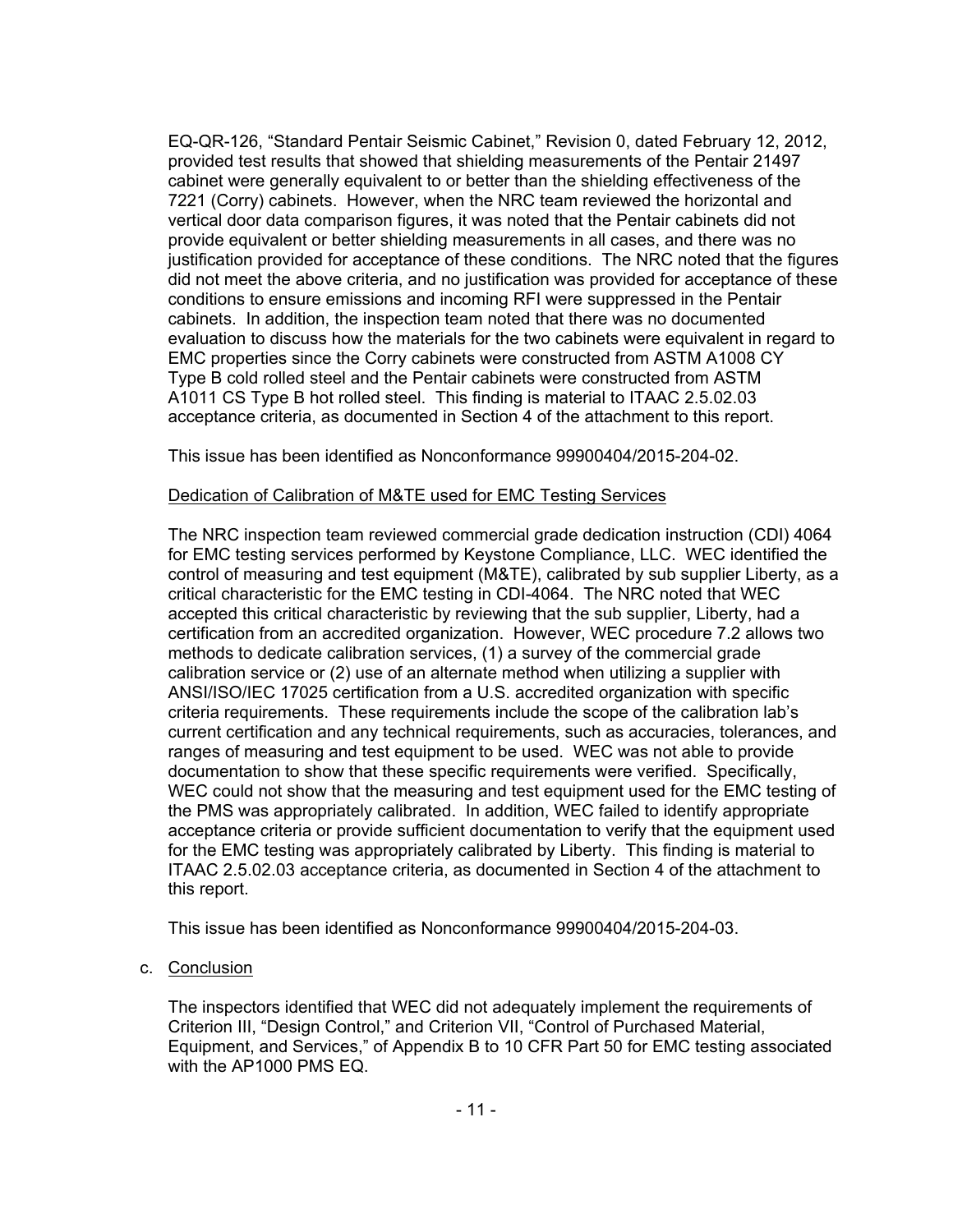The NRC inspection team issued Nonconformance 99900404/2015-204-02 for WEC's failure to provide an adequate similarity analysis to show that the Pentair cabinets were bounded by the EMC EQ of the Corry cabinets. Specifically, WEC failed to demonstrate that PMS equipment for the U.S. AP1000 can withstand EMI/RFI and ESD conditions that would exist before, during, and following a design basis accident without loss of safety function.

Additionally, the NRC inspection team issued Nonconformance 99900404/2015-204-03 for WEC's failure to establish appropriate measures to assure services purchased through a subcontractor were adequately evaluated. Specifically, WEC failed to adequately verify critical characteristics and identify adequate acceptance criteria during commercial grade dedication of services performed by Keystone for EMC services related to the PMS EQ.

#### 4. Entrance and Exit Meetings

On March 23, 2015, the inspectors presented the inspection scope during an entrance meeting with Mr. Jan Dudiak, Director, Automation and Field Services, of WEC, and other WEC personnel. On March 27, 2015, the inspectors presented the inspection results during an exit meeting with Mr. Jan Dudiak, Director, Automation and Field Services, and other WEC personnel.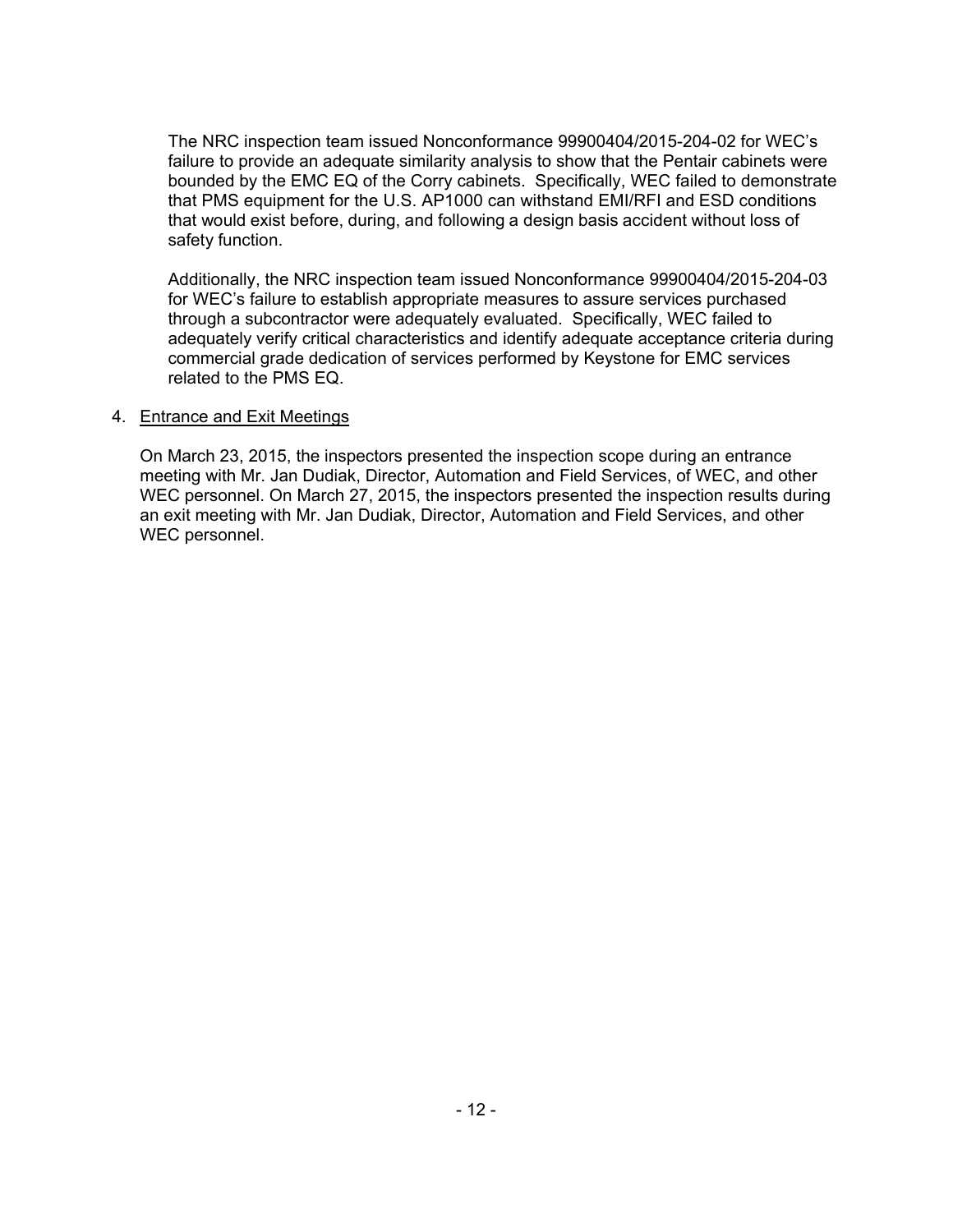# **ATTACHMENT**

# 1. PERSONS CONTACTED AND NRC STAFF INVOLVED:

| <b>Name</b>                 | <b>Affiliation</b> | <b>Entrance</b>         | <b>Exit</b>                         | Interviewed                         |
|-----------------------------|--------------------|-------------------------|-------------------------------------|-------------------------------------|
| Jan Dudiak                  | <b>WEC-AFS</b>     | X                       | X                                   |                                     |
| Dave Jarosh                 | <b>WEC</b>         |                         | $\overline{\mathsf{X}}$             |                                     |
| Dale Harmon                 | <b>WEC</b>         | $\mathsf{X}$            | $\overline{\mathsf{x}}$             | X                                   |
| <b>Gregory Glenn</b>        | <b>WEC-AFS</b>     |                         |                                     | $\overline{\mathsf{x}}$             |
| Sarah DiTomasso             | <b>WEC</b>         | Χ                       | X                                   | $\overline{\mathsf{x}}$             |
| <b>Bob Hirmanpour</b>       | SNC                | $\overline{\mathsf{x}}$ | $\overline{\mathsf{x}}$             | $\overline{\mathsf{x}}$             |
| <b>Warren Odess-Gillett</b> | <b>WEC</b>         | $\overline{\mathsf{x}}$ |                                     | $\overline{\mathsf{x}}$             |
| Pietro Porco                | <b>WEC-AFS</b>     | $\overline{\mathsf{x}}$ |                                     | $\overline{\mathsf{x}}$             |
| Suresh Channarasappa        | <b>WEC-AFS</b>     | $\overline{\mathsf{x}}$ | $\frac{\overline{X}}{\overline{X}}$ | $\overline{\mathsf{x}}$             |
| Ron Wessel                  | <b>WEC</b>         | $\overline{\mathsf{x}}$ | $\overline{\mathsf{x}}$             | $\overline{\mathsf{x}}$             |
| J. Mark Schoming            | <b>WEC</b>         | $\overline{\mathsf{X}}$ |                                     |                                     |
| <b>Frank Nedwidek</b>       | <b>WEC</b>         | $\overline{\mathsf{x}}$ |                                     |                                     |
| Michael Shaffer             | <b>WEC-AFS</b>     |                         | X                                   | $\pmb{\mathsf{X}}$                  |
| Ken Lunz                    | <b>WEC-AFS</b>     | X                       | $\overline{\mathsf{x}}$             | $\overline{\mathsf{x}}$             |
| John Wiessmann              | <b>WEC-AFS</b>     | $\overline{\mathsf{x}}$ | $\overline{\mathsf{x}}$             | $\overline{\mathsf{X}}$             |
| <b>Chris Srock</b>          | <b>WEC-AFS</b>     |                         | $\overline{\mathsf{x}}$             |                                     |
| Wes Vaughn                  | <b>SNC</b>         | X                       | $\overline{\mathsf{x}}$             |                                     |
| <b>Frank Nedwidek</b>       | <b>WEC-AFS</b>     |                         |                                     | $\frac{\overline{X}}{\overline{X}}$ |
| <b>Rick Paese</b>           | <b>WEC</b>         | X                       | X                                   |                                     |
| Eric Kunz                   | <b>WEC-AFS</b>     |                         |                                     | $\mathsf X$                         |
| Dan Harris                  | <b>WEC</b>         | X                       | X                                   |                                     |
| John Faulkner               | <b>WEC-AFS</b>     |                         |                                     |                                     |
| Dino Copetas                | <b>WEC-AFS</b>     |                         |                                     | $\frac{\mathsf{X}}{\mathsf{X}}$     |
| James Doyle                 | <b>WEC</b>         |                         |                                     | $\frac{\overline{X}}{\overline{X}}$ |
| <b>Fred Bednar</b>          | <b>WEC</b>         |                         |                                     |                                     |
| Stephen Packard             | <b>WEC-AFS</b>     | X                       | X                                   |                                     |
| James Vandzura              | <b>WEC</b>         |                         |                                     |                                     |
| Mark DeMaglio               | <b>WEC</b>         |                         |                                     | $\frac{X}{X}$                       |
| <b>Jeff Gates</b>           | <b>WEC</b>         |                         |                                     | $\overline{\mathsf{x}}$             |
| Paul Russ                   | <b>WEC</b>         | X                       | X                                   |                                     |
| <b>Andrew Brine</b>         | <b>WEC</b>         |                         |                                     | X                                   |
| <b>Bob Cortese</b>          | <b>WEC</b>         | X                       |                                     | $\overline{\mathsf{x}}$             |
| Nicole Stadelman            | <b>WEC-AFS</b>     |                         |                                     | $\overline{\mathsf{x}}$             |
| Don Behnke                  | <b>WEC</b>         |                         | X                                   |                                     |
| Mike Rubin                  | <b>WEC</b>         |                         | $\overline{X}$                      |                                     |
| <b>Michael Klinuex</b>      | <b>WEC</b>         | X                       | $\overline{\mathsf{X}}$             |                                     |
| Murat Uzman                 | <b>WEC</b>         | $\overline{\mathsf{x}}$ |                                     | X                                   |
| John Couture                | <b>WEC</b>         |                         | X                                   |                                     |
| Christina Saxon             | <b>SNC</b>         |                         | $\overline{\mathsf{x}}$             |                                     |
| Matt Shakun                 | <b>WEC</b>         | X                       | $\overline{\mathsf{X}}$             |                                     |
| Mark Stofko                 | <b>WEC</b>         | X                       | X                                   |                                     |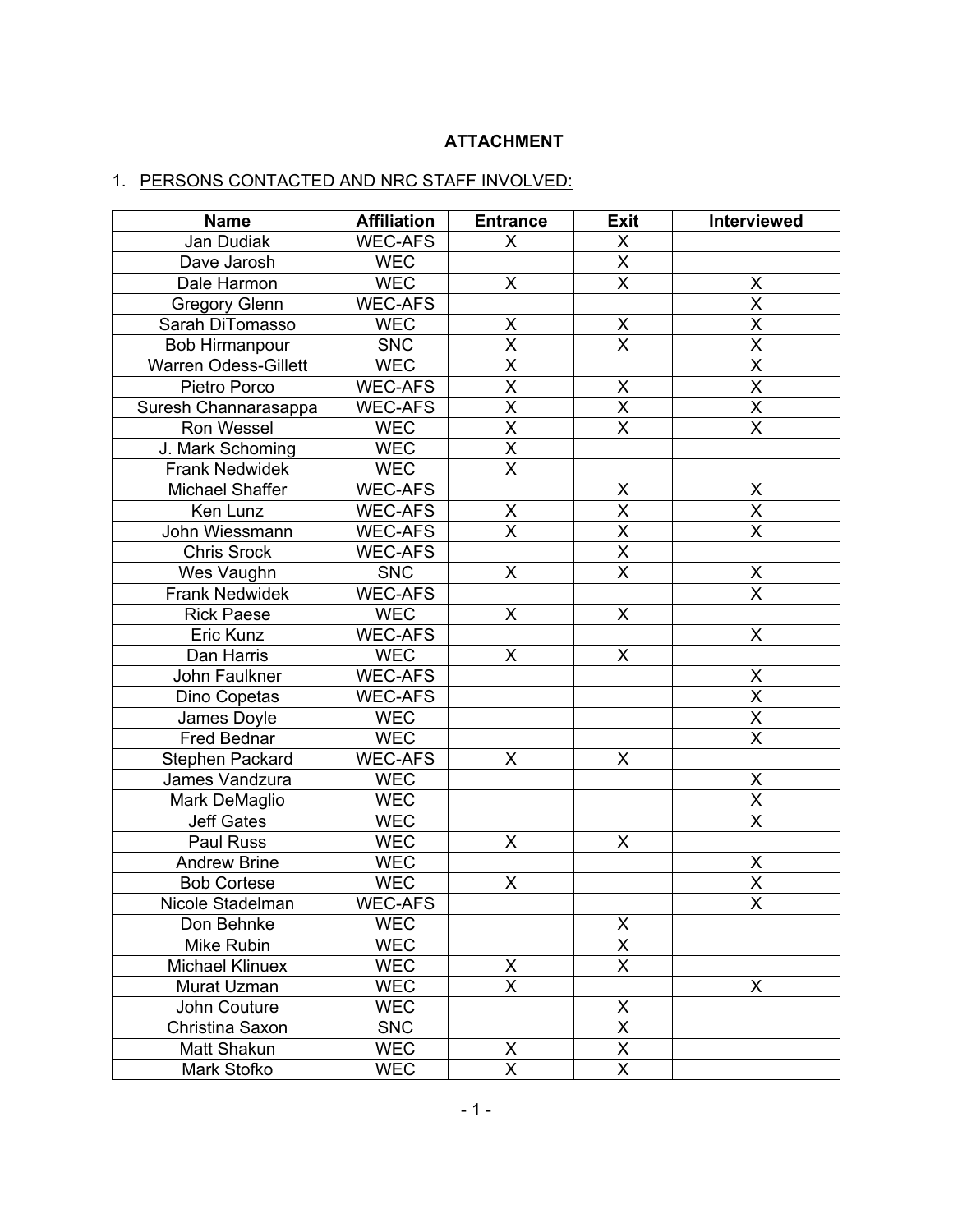| <b>Name</b>             | <b>Affiliation</b> | <b>Entrance</b>         | <b>Exit</b>             | Interviewed             |
|-------------------------|--------------------|-------------------------|-------------------------|-------------------------|
| Roger Constantina       | <b>WEC</b>         |                         | X                       |                         |
| Ajay Tiwari             | <b>WEC</b>         |                         | $\overline{\mathsf{X}}$ |                         |
| John Zuemie             | <b>WEC</b>         |                         | $\overline{\mathsf{X}}$ |                         |
| Jeffrey Hydeman         | <b>WEC</b>         |                         | $\overline{\mathsf{x}}$ |                         |
| <b>Bob Philips</b>      | <b>WEC</b>         |                         | X                       |                         |
| Hane Blanc              | <b>WEC</b>         |                         | X                       |                         |
| Jerry Monoy             | <b>SCANA</b>       |                         | X                       | X                       |
| Miguel Vallarta         | <b>WEC</b>         | X                       | $\overline{\mathsf{x}}$ | X                       |
| <b>Chris Whitfield</b>  | <b>SNC</b>         | $\overline{\mathsf{x}}$ | $\overline{\mathsf{X}}$ | $\overline{\mathsf{x}}$ |
| <b>Brian Bedford</b>    | <b>WEC</b>         | $\overline{\mathsf{X}}$ | X                       | X                       |
| George Roberts          | <b>WEC</b>         | $\sf X$                 | X                       |                         |
| Darryl Muetzel          | <b>WEC</b>         | $\overline{\mathsf{x}}$ | $\overline{\mathsf{x}}$ | X                       |
| Doug McConahy           | <b>WEC</b>         |                         |                         | X                       |
| David Malarik           | <b>WEC</b>         |                         |                         | X                       |
| Robert Lane, Sr.        | <b>WEC</b>         | $\mathsf{X}$            | X                       | $\overline{\mathsf{x}}$ |
| Lavis Jesso             | <b>WEC</b>         | $\overline{X}$          | $\overline{\mathsf{x}}$ | $\overline{\mathsf{X}}$ |
| Tom McLaughlin          | <b>WEC-AFS</b>     |                         |                         | X                       |
| <b>Greg Galletti</b>    | <b>NRC</b>         | $\sf X$                 | X                       |                         |
| Lisa Castelli           | <b>NRC</b>         | $\overline{X}$          | $\overline{\mathsf{X}}$ |                         |
| Robert Mathis III       | <b>NRC</b>         | X                       | $\mathsf{X}$            |                         |
| <b>Philip Natividad</b> | <b>NRC</b>         | $\overline{\mathsf{X}}$ |                         |                         |
| <b>Theodore Fanelli</b> | <b>NRC</b>         | $\overline{\mathsf{x}}$ | X                       |                         |
| Pauline Braxton         | <b>NRC</b>         | $\overline{\mathsf{x}}$ | X                       |                         |
| Alfredo Matos-Marin     | <b>NRC</b>         | $\sf X$                 | X                       |                         |
| <b>Stacy Smith</b>      | <b>NRC</b>         | $\overline{\mathsf{x}}$ | X                       |                         |

## 2. INSPECTION PROCEDURES USED:

IP 43002, "Routine Inspections of Nuclear Vendors," dated July 15, 2013

IP 60001.22, "Inspection of Digital Instrumentation and Control (DI&C) System/Software Design Acceptance Criteria (DAC)-Related ITAAC," dated December 19, 2011

IP 65001.E, "Inspection Of The ITAAC-Related Qualification Program," dated June 20, 2014

## 3. LIST OF ITEMS OPENED, CLOSED, AND DISCUSSED:

| Item Number          | <b>Status</b> | vpe        | Description          | Applicable<br><b>ITAAC</b> |
|----------------------|---------------|------------|----------------------|----------------------------|
| 99900404/2015-204-01 | opened        | <b>NON</b> | Criterion III        | 2.5.02.07                  |
| 99900404/2015-204-02 | opened        | <b>NON</b> | <b>Criterion III</b> | 2.5.02.03                  |
| 99900404/2015-204-03 | opened        | <b>NON</b> | Criterion III        | 2.5.02.03                  |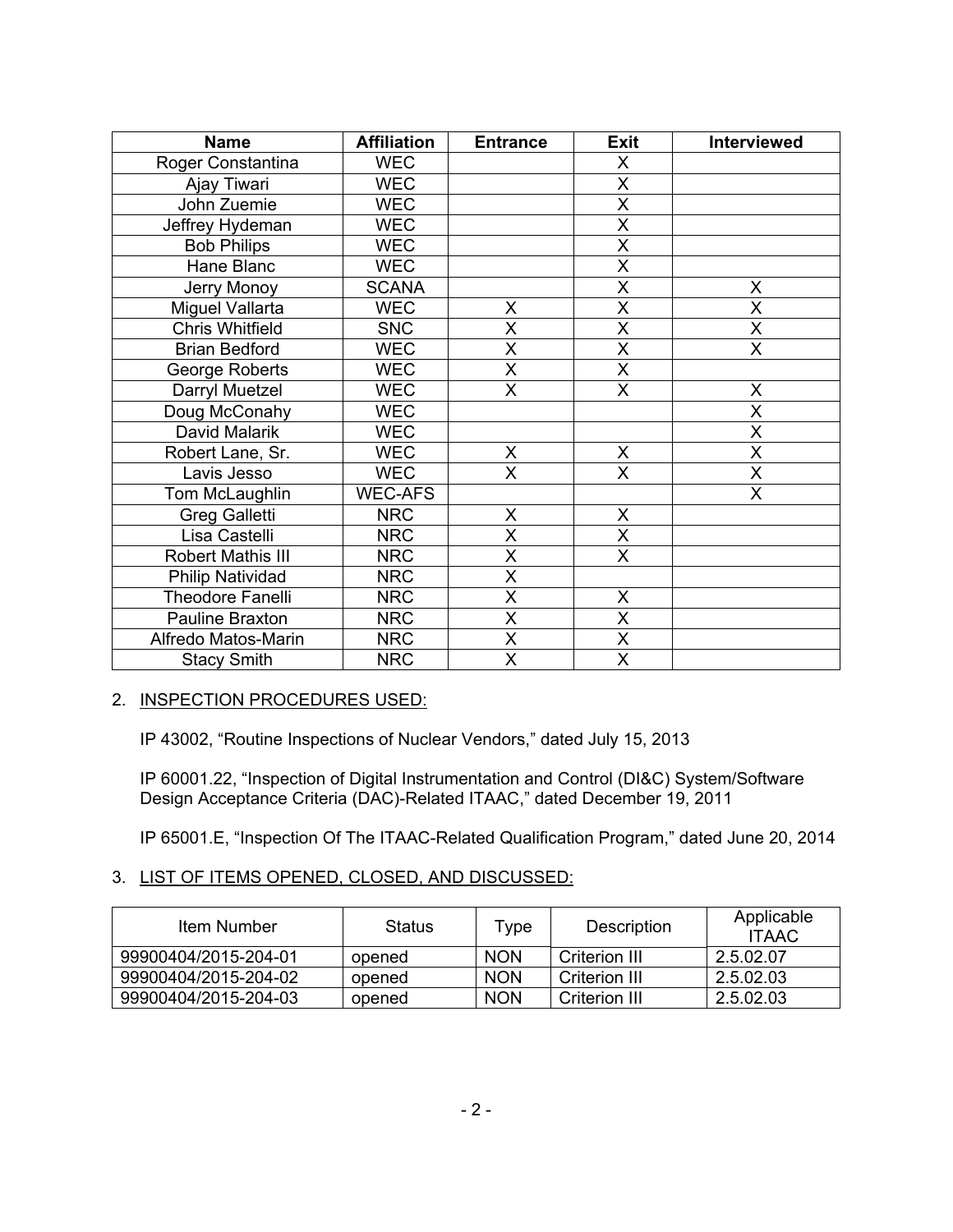# 4. INSPECTIONS, TESTS, ANALYSES, AND ACCEPTANCE CRITERIA:

The U.S. Nuclear Regulatory Commission (NRC) inspectors identified the following ITAAC related to components being designed, manufactured, and tested at Westinghouse Electric Company (WEC). At the time of the inspection, WEC was involved in certain testing activities including Protection and Safety Monitoring System (PMS) Channel Integration Testing (CIT) for the Vogtle Unit 3 AP1000 reactor design. For the ITAAC listed below, the inspectors reviewed WEC's quality assurance (QA) controls in the areas of design control, test control, inspection, nonconforming materials parts and components, and corrective actions. The ITAAC design commitments referenced below are for future use by the NRC staff during the ITAAC closure process; the listing of these ITAAC design commitments does not constitute that they have been met and/or closed. The inspectors identified three findings associated with these ITAAC during this inspection.

This section of the inspection report focuses on the vendor's implementation of aspects of their QA program for the activities affecting quality associated with the design and testing of the aspects of the AP1000 PMS. This included a review of completed PMS design and test program documentation addressing AP1000 2.5.02.07 signal isolation functions and ITAAC 2.5.02.03 related to aspects of plant component equipment qualification. In addition, the inspectors reviewed aspects of the vendor's design control and testing processes associated with the PMS Generic AP1000 Baseline (BL) 7.8.0 CIT currently on-going for the Vogtle Unit 3 build. These activities are associated with ITAAC 2.5.02.11c and 2.5.02.11d as well as ITAAC 2.5.02.12.

With respect to ITAAC 2.5.02.12, the inspectors observed attributes and elements associated with implementation of the PMS Software Management Plan (SMP), Software Configuration Management Plan (CMP), and the Software Verification and Validation Plan (VVP). These attributes are observed and assessed for each inspection involving ITAACs 2.5.02.11 and 2.5.02.14.

| <b>COL</b><br># | DCD#      | <b>Design Commitment</b>                                                                                                                                                                                                                                                                                                                                                                                                                             | <b>Component/Activity</b>                                                                                                                                                                                                                                                                                                                                                                                                                                                           |
|-----------------|-----------|------------------------------------------------------------------------------------------------------------------------------------------------------------------------------------------------------------------------------------------------------------------------------------------------------------------------------------------------------------------------------------------------------------------------------------------------------|-------------------------------------------------------------------------------------------------------------------------------------------------------------------------------------------------------------------------------------------------------------------------------------------------------------------------------------------------------------------------------------------------------------------------------------------------------------------------------------|
| 525             | 2.5.02.03 | The Class 1E equipment,<br>identified in Table 2.5.2-1, has<br>electrical surge withstand<br>capability (SWC), and can<br>withstand the electromagnetic<br>interference (EMI), radio<br>frequency interference (RFI),<br>and electrostatic discharge<br>(ESD) conditions that would<br>exist before, during, and<br>following a design basis accident<br>without loss of safety function for<br>the time required to perform the<br>safety function. | Reviewed the program policies and<br>procedures, and testing results<br>reports related to the<br><b>Electromagnetic Compatibility</b><br>Testing for the AP1000 Plant<br><b>Protection and Safety Monitoring</b><br><b>Equipment Qualification.</b><br>Opened Nonconformance<br>99900404/2015-204-02 for WEC's<br>failure to provide an adequate<br>similarity analysis to show that the<br>Pentair cabinets were bounded by<br>the EMC EQ qualification of the<br>Corry cabinets. |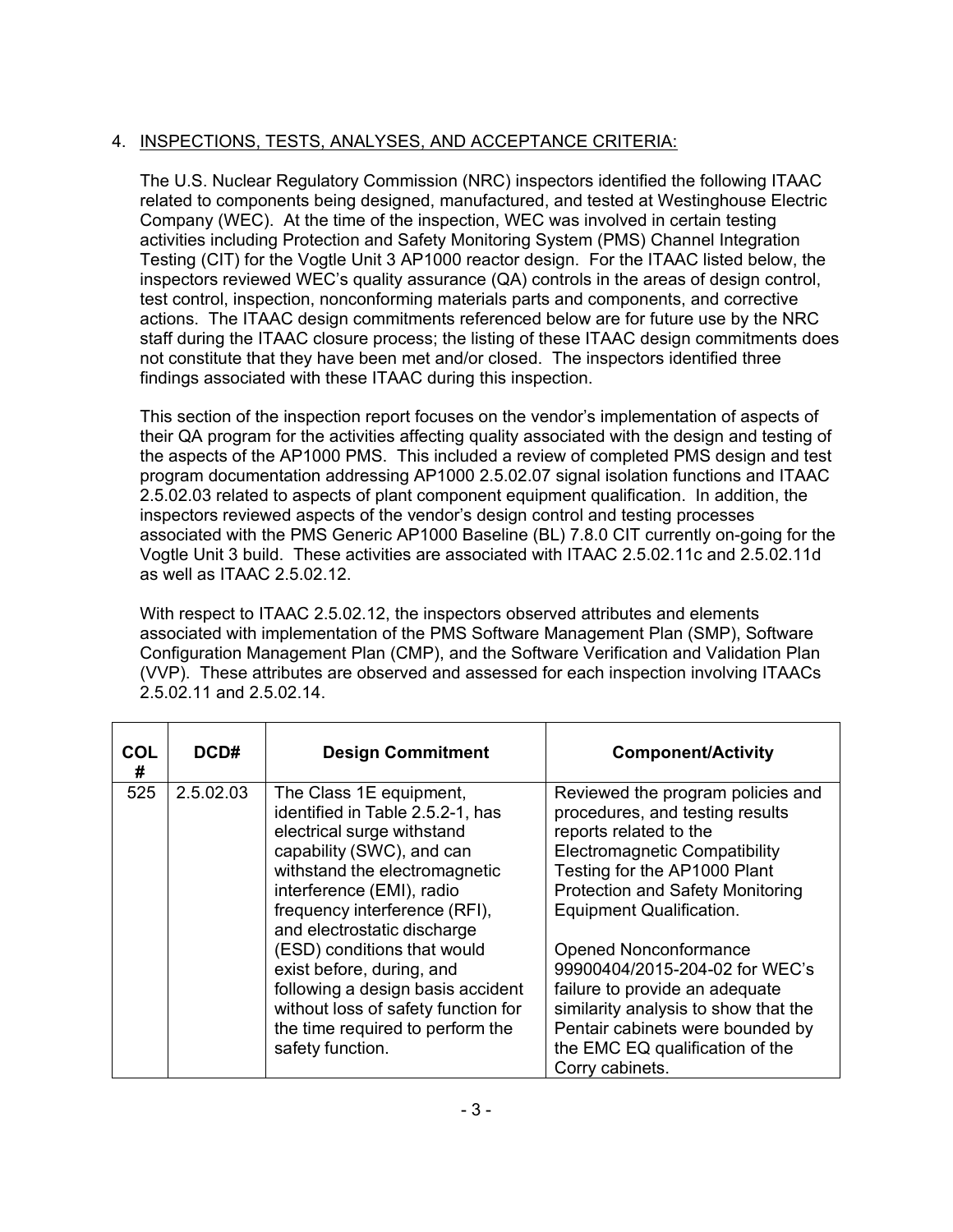| <b>COL</b><br># | DCD#       | <b>Design Commitment</b>                                                                                                                                                                                                                                                                  | <b>Component/Activity</b>                                                                                                                                                                                                  |
|-----------------|------------|-------------------------------------------------------------------------------------------------------------------------------------------------------------------------------------------------------------------------------------------------------------------------------------------|----------------------------------------------------------------------------------------------------------------------------------------------------------------------------------------------------------------------------|
|                 |            |                                                                                                                                                                                                                                                                                           | <b>Opened Nonconformance</b><br>99900404/2015-204-03 for WEC's<br>failure to establish appropriate<br>measures to assure services<br>purchased through a subcontractor<br>were adequately evaluated.                       |
| 534             | 2.5.02.07a | The PMS provides process<br>signals to the PLS through<br>isolation devices.                                                                                                                                                                                                              | Reviewed testing documentation for<br>relay isolators with fused protection.<br>Opened NON 99900404/2015-204-<br>01 for failure to identify all credible<br>failures and perform adequate<br>testing of isolation devices. |
| 535             | 2.5.02.07b | The PMS provides process<br>signals to the DDS through<br>isolation devices.                                                                                                                                                                                                              | <b>Reviewed Corrective Action</b><br>documents to adopt IEEE 384-2008<br>for testing requirements for the use<br>of fiber-optic cables.                                                                                    |
| 538             | 2.5.02.07e | The PMS receives signals<br>from non-safety equipment<br>that provides interlocks for<br>PMS test functions through<br>isolation devices.                                                                                                                                                 | Reviewed testing documentation for<br>relay isolators with fused protection.<br>Opened NON 99900404/2015-204-<br>01 for failure to identify all credible<br>failures and perform adequate<br>testing of isolation devices. |
| 550             | 2.5.02.11  | The PMS hardware and<br>software are developed using a<br>planned design process during<br>hardware and software<br>development phase, consisting<br>of hardware and software<br>design and implementation<br>(subtask [c] of design<br>commitment - system design<br>and implementation) | Vogtle Unit 3 - Observed in-process<br>channel integration testing of I/O.<br>And reviewed policies and<br>procedures related to testing.                                                                                  |
| 550             | 2.5.02.11  | The PMS hardware and<br>software is developed using a<br>planned design process which<br>provides for specific design<br>documentation and reviews<br>during the following life cycle<br>stages: (subtask [ [d] of design<br>commitment - system<br>integration and test phase)           | Vogtle Unit 3 - reviewed policies and<br>procedures and component test<br>results related to BL8.0 component<br>modifications.                                                                                             |
| 551             | 2.5.02.12  | The PMS software is designed,                                                                                                                                                                                                                                                             | Observed attributes and elements                                                                                                                                                                                           |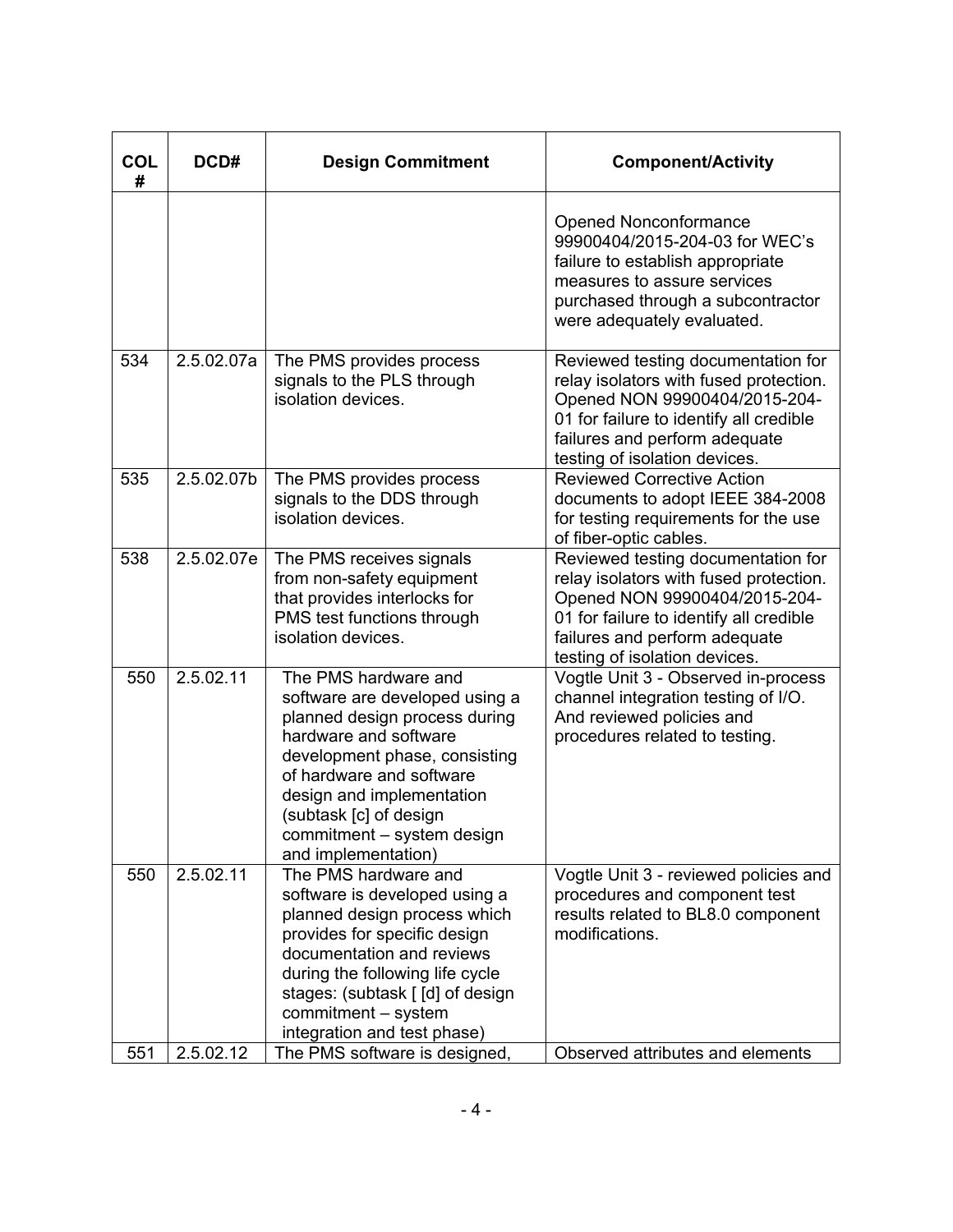| <b>COL</b><br># | DCD# | <b>Design Commitment</b>                                                                                                                                                                                                                                                                                                                                                                                                                                                                                                                                                                                | <b>Component/Activity</b>                                                                                                                                                                              |
|-----------------|------|---------------------------------------------------------------------------------------------------------------------------------------------------------------------------------------------------------------------------------------------------------------------------------------------------------------------------------------------------------------------------------------------------------------------------------------------------------------------------------------------------------------------------------------------------------------------------------------------------------|--------------------------------------------------------------------------------------------------------------------------------------------------------------------------------------------------------|
|                 |      | tested, installed, and maintained<br>using a process which<br>incorporates a graded approach<br>according to the relative<br>importance of the software to<br>safety and specifies requirements<br>for:<br>a) Software management<br>including documentation<br>requirements, standards, review<br>requirements, and procedures for<br>problem reporting and corrective<br>action.<br>b) Software configuration<br>management including historical<br>records of software and control of<br>software changes.<br>c) Verification and validation<br>including requirements for<br>reviewer independence. | associated with implementation of<br>the PMS SMP, software CMP, and<br>software VVP. These attributes are<br>observed and assessed for each<br>inspection involving ITAACs<br>2.5.02.11 and 2.5.02.14. |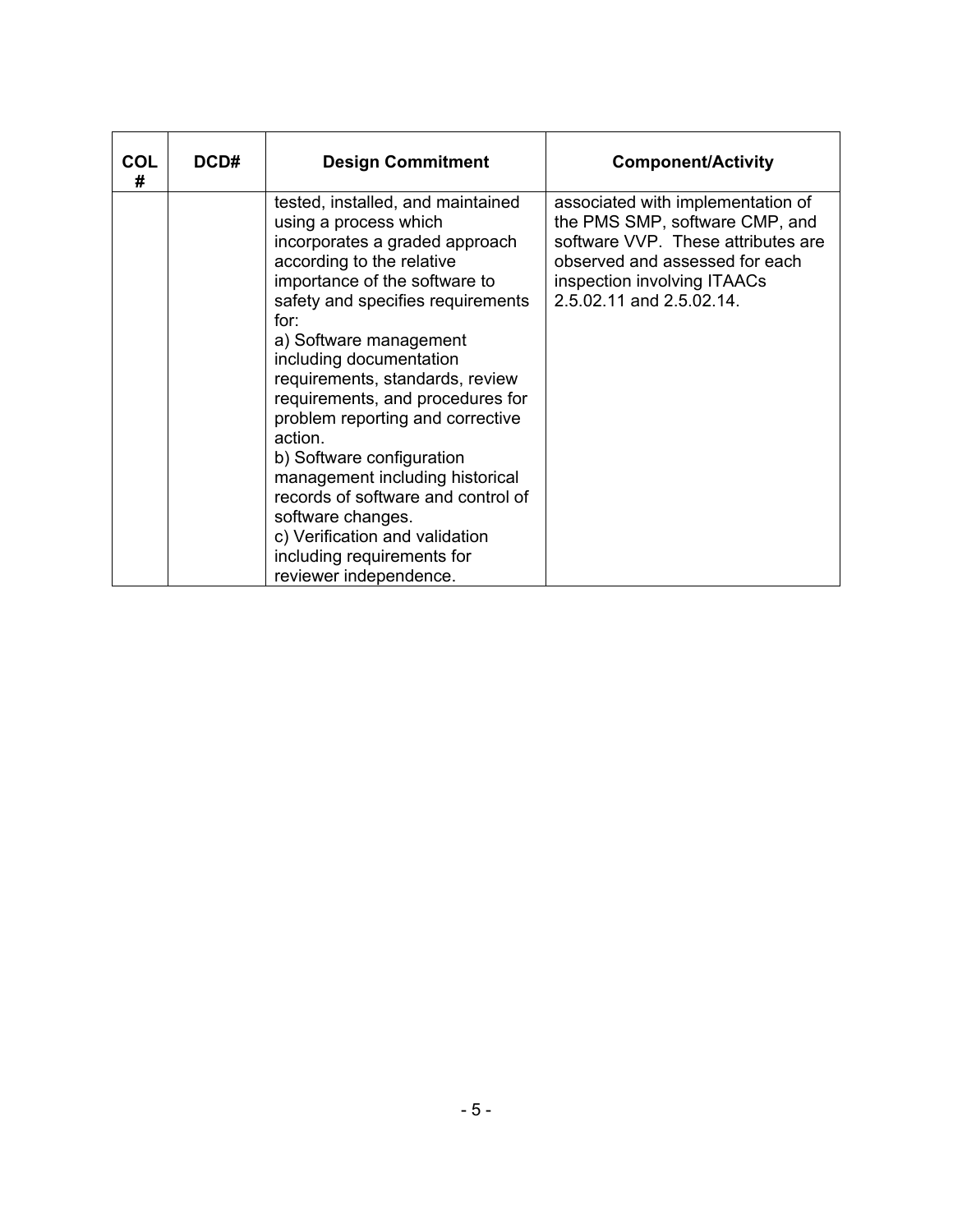# 5. DOCUMENTS REVIEWED:

# Design Specifications, Plans, and Procedures

NA 4.44, "Engineering Drawing Creation and Change Process," Revision 7 NA 4.38, "I&C Equipment Design/Equipment Qualification Process," Revision 2 WEC 3.4.2, "Parts Change Evaluation," Revision 1

## Test Plans and Reports

APP-GW-GAP-420, "Engineering and Design Coordination Report," Revision 8, dated September 19, 2013

APP-GW-G1-002, AP1000 Equipment Qualification Methodology, Revision 4, dated September 29, 2014

APP-GW-E0-005, "AP1000 EMC Program," Revision 1

APP-PMS-T1-502, "AP1000 Protection and Safety Monitoring System Equipment Qualification Unit Configuration and Test Specification," Revision 2

APP-PMS-VPP-001, "Electromagnetic Compatibility Test Procedure for the AP1000 Plan Protection and Safety Monitoring System Equipment Qualification Cabinets," Revision 1 APP-PMS-VPR-003, "AP1000 Plant Protection and Safety Monitoring System Electromagnetic Compatibility Qualification Report," Revision 1

APP-PMS-VBR-003, "Equipment Qualification Summary Report for PMS Cabinets and NIS Auxiliary Panels for Use in the AP1000 Plant," Revision 2

EQ-QR-126, "Standard Pentair Seismic Cabinet," Revision 0, dated February 12, 2012 APP-PMS-VBR-002, "Equipment Qualification Data Package for PMS Cabinets and NIS Auxiliary Panels for Use in the AP1000 Plant," Revision 1, dated September 10, 2013 APP-PMS-T1-503, "AP1000 Protection and Safety Monitoring System Nuclear Instrumentation System Mild Environment Equipment Qualification Unit Configuration and Test Specification," Revision 1

APP-PMS-T5-001, "AP1000 Protection and Safety Monitoring System Test Plan," Revision 3, dated April 2013

APP-PMS-T1P-018, "AP1000 Protection and Safety Monitoring System I/O Channel Accuracy Channel Integration Test Procedure," Revision 4, dated March 2015 APP-PMS-T1D-018, "Protection and Safety Monitoring System I/O Channel Accuracy Channel Integration Test Data Sheets," Revision 4

Nuclear Automation Issue Tracking System RITS 35397

VS2-PMS-T1P-050, "V.C. Summer Unit 2 AP1000 PMS Channel Integration Regression Test Procedure," Revision 2, dated August 2014

WEC 11.1, "Test Control," Revision 0.1

WNA-WI-00427-GEN, "System Testing Pre-Job Brief Readiness Review Work Instruction," Revision 0, dated October 2013

WNA-TP-03103, "Protection and Safety Monitoring System Equipment Qualification Test Monitoring Procedure," Revision 1, dated December 2012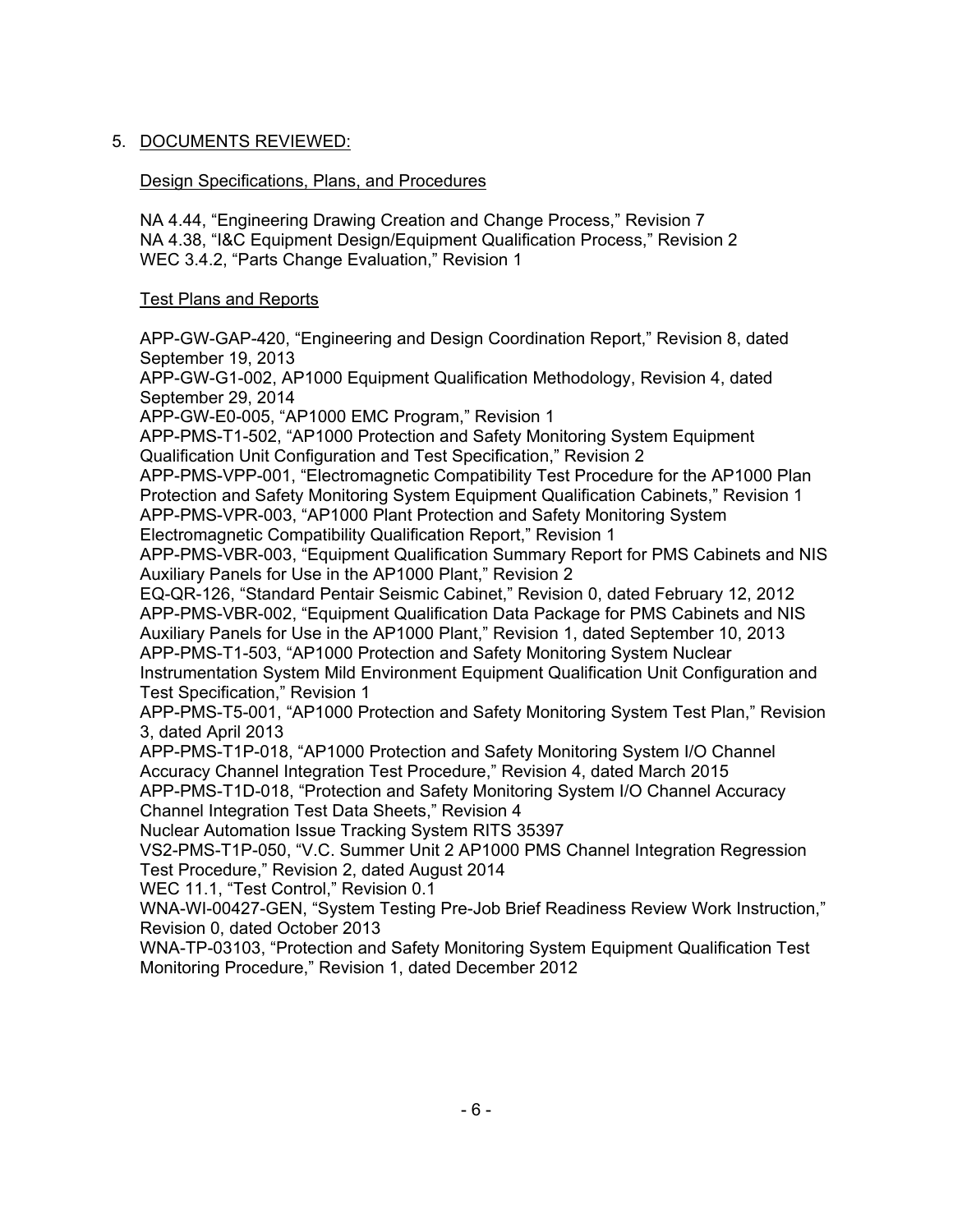### Miscellaneous Documents

Directive 2004/108/EC, dated December 15, 2004 Directive 2006/95/EC, dated December 12, 2006 Issue ID 100003183, "Licensing Basis Discrepancy," dated April 9, 2014 Commercial Dedication Instruction (CDI) 4064, Keystone Compliance, LLC- EMC and Product Safety Test Services, Revision 4, dated August 24, 2013 Commercial Dedication Instruction (CDI) 4064, Keystone Compliance, LLC- EMC and Product Safety Test Services, Revision 5, dated October 16, 2014 Commercial Dedication Instruction (CDI) 4064, Keystone Compliance, LLC- EMC and Product Safety Test Facility, Revision 2, dated July 12, 2012 1212-030E, Keystone Compliance-Standards Comparison Document, Revision 1, dated January 25, 2013 LTR-EQ-13-35, Comparison of IEC 61000-4 Series Commercial Standards, dated March 15, 2013 ECO-12-01246, Engineering Change Order Component Interface Module Hardware Procurement CAPAL Discrete Issue 100003940 "APP-PMS-T5-001 Non-Compliance with WEC 11.1," April 15, 2014 CAPLAL 100151427, NA 4.38 EQ Checklist for AP1000 PMS Purchase Order 4500410624, Keystone Compliance Inspection lot 003000345686, BCC DIV A Signal Cable, dated February 11, 2015 Inspection lot 000000334028, HKP Wire no halogen 600V BLU 14 AWG, dated May 23, 2010 Inspection lot 000000447634, component interface module, dated August 27, 2012

Inspection lot 003000346472, phoenix contact, dated February 6, 2015 Inspection lot 003000346574, receiver, fiber optic, dated February 13, 2015 Nuclear Automation Issue Tracking System RITS 34637, 38805, 29800, 33347, 35397 WEC 22.5, "Human Performance Program," Revision 2.0 Human Performance Observation HPO 100170572

## Survey Reports

WES-2013-299-R, Supplier Commercial Grade Survey Report, dated December 5, 2013 WES-2012-365-R, Supplier Commercial Grade Survey Report, dated January 24, 2013 WES-2012-365-P, Westinghouse Commercial grade Survey Plan, dated November 9, 2012